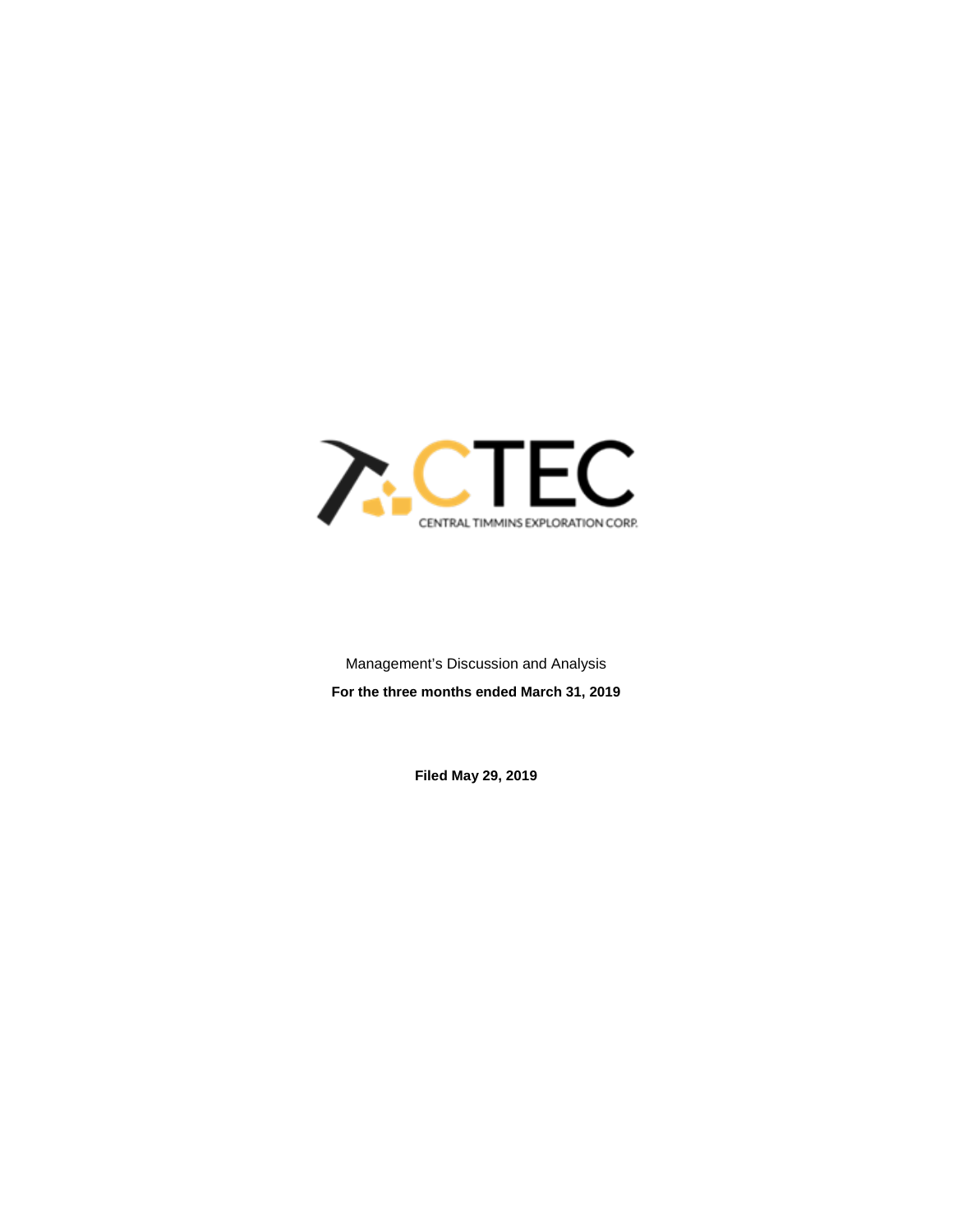

*Management's discussion and analysis (MD&A) relates to the performance, financial condition and future prospects of Central Timmins Exploration Corp. ("CTEC" or the "Company"). This MD&A should be read in conjunction with the unaudited interim condensed financial statements for the three months ending March 31, 2019 and Notes thereto. Readers are cautioned that the MD&A contains forward-looking statements that are not historical in nature and involves risks and uncertainties. Forward-looking statements are not guarantees as to CTEC's future results as there are inherent difficulties in predicting future results. Accordingly, actual results could differ materially from those expressed or implied in the forward looking statements. Readers are encouraged to consult the Company's audited financial statements for the year ending December 31, 2018 and related notes for additional details. The unaudited interim financial statements and MD&A are prepared in accordance with International Financial Reporting Standards ("IFRS") as issued by the International Accounting Standards Board ("IASB"). All figures are in Canadian dollars unless stated otherwise. This discussion addresses matters we consider important for an understanding of our financial condition and results of operations as of May 29, 2019 and for the three months ended March 31, 2019. The Company has adopted National Instrument 51-102F1 as the guideline in presenting the MD&A.*

### **Description of Business**

The Company is a junior mining, exploration and development company engaged in the acquisition, exploration and development of mineral resource properties in Canada. The Company was formed under the *Business Corporations Act* of Canada as Central Timmins Exploration Corp. on November 10, 2017 by articles of incorporation.

The business objective of the Company is acquiring land and exploring for base and precious metals deposits in the Timmins Camp of Ontario.

On December 22, 2017 the Company entered into a definitive purchase and sale agreement (the "Agreement") to purchase the Timmins mineral exploration properties from Claim Post Resources Inc. ("Claim Post"), for a cash consideration payable at closing of \$350,000 and a Net Smelter Returns Royalty (the "NSR") payable to Claim Post that varies from 1% to a maximum of 2%, depending upon the claims and the pre-existing NSR burden. The NSR provides CTEC the option to buy Claim Post's NSR for cash consideration of \$1,500,000 within 24 months of closing, and if the buyout is not fully exercised, the NSR payable to CTEC is capped at \$5,000,000 total, proceeds net (excluding any buyout payments) to Claim Post. The transaction closed on January 8, 2018 and the \$350,000 payment to Claim Post was made. The transaction was subject to regulatory and third-party approvals and customary conditions precedent. No finder's fees were payable in connection with the transaction.

The Company's initial focus was on closing the transaction with Claim Post. With successful completion in January 2018, CTEC engaged a consultant to complete a National Instrument 43-101 ("NI 43-101") technical report for the acquired properties and has completed an Initial Public Offering to provide funding for working capital and initial exploration activities.

The Company does not hold any interests in producing or commercial mineral deposits. The Company has no production or other material revenue. There is no operating history upon which investors may rely. Commercial development of any kind will only occur in the event that sufficient quantities of mineral resources containing economic concentrations of minerals are discovered. If, in the future, a discovery is made, substantial financial resources will be required to establish mineral resources and/or mineral reserves. Additional substantial financial resources will be required to develop mining and processing for any mineral resources and/or mineral reserves that may be discovered. If the Company is unable to finance the establishment of mineral reserves or the development of mining and processing facilities it may be required to sell all or a portion of its interest in such property to one or more parties capable of financing such development.

As at May 29, 2019, the directors and officers of the Company are:

| Neville Dastoor<br>Chairman, Corporate Secretary and Director<br>Julian Kemp<br>Director<br>John Sullivan<br>Director<br>Wes Roberts<br>Director |  |
|--------------------------------------------------------------------------------------------------------------------------------------------------|--|
|                                                                                                                                                  |  |
|                                                                                                                                                  |  |
|                                                                                                                                                  |  |
|                                                                                                                                                  |  |
| <b>Chief Financial Officer</b><br>Arvin Ramos                                                                                                    |  |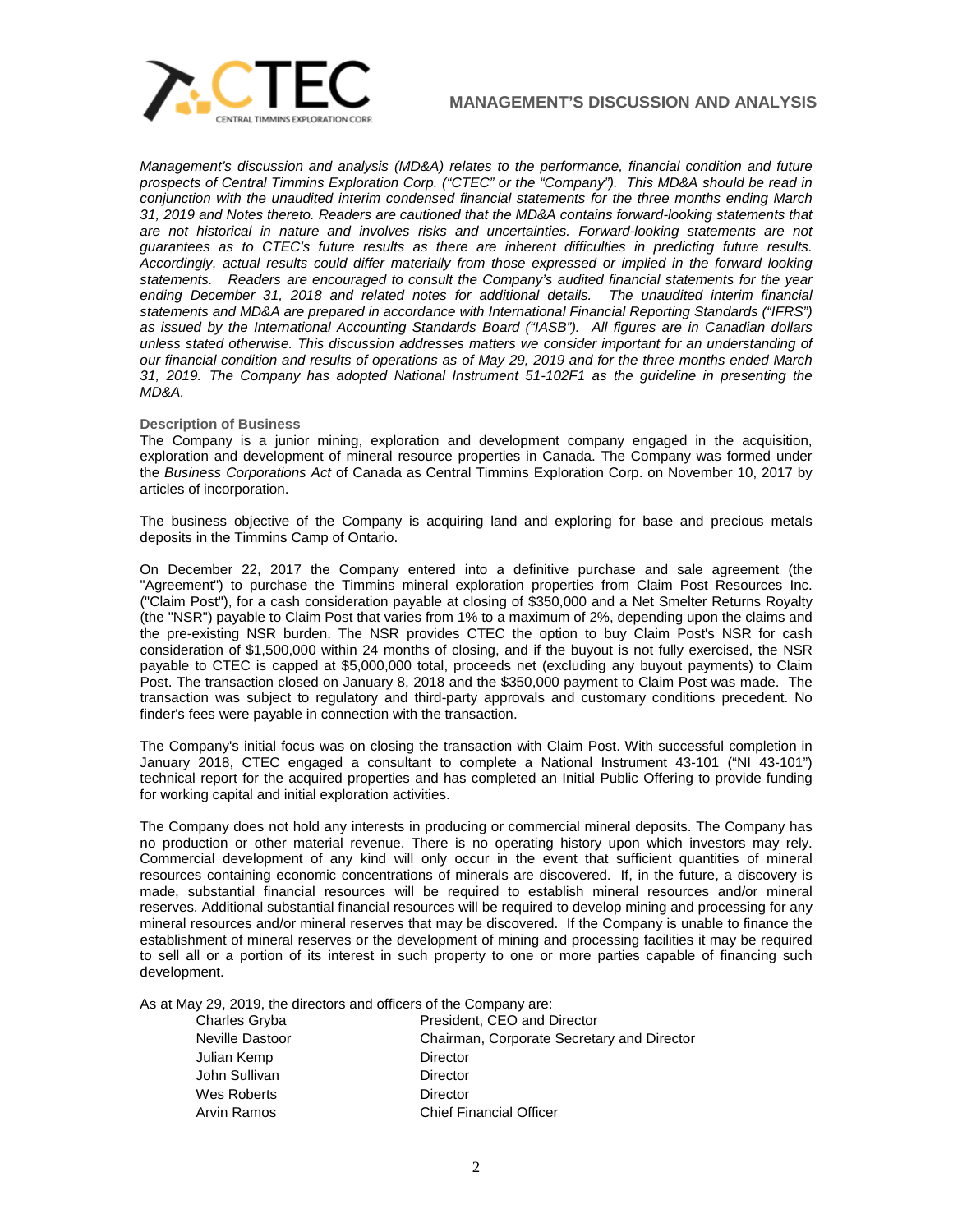

During March 2018, the Company retained Roscoe Postle and Associates Inc. ("RPA") to prepare a NI 43- 101 Report on the Timmins Area Project. Mr. Paul Chamois, P. Eng was the independent Qualified Person on the file.

#### **Overall Performance**

The following paragraphs provide an analysis of the financial condition of the Company, results of operations, trends, events, uncertainties, and industry and economic factors that affect the Company's performance for the three months ended March 31, 2019.

Total exploration and evaluation costs increased in the period by \$484,327 (December 31, 2018 – \$496,069) to a cumulative total of \$1,344,982.

As at March 31, 2019, the Company had 51,350,000 common shares outstanding.

As at March 31, 2019, the Company's cash position was \$1,633,332 (December 31, 2018 - \$2,068,312). During the year ending December 31, 2018, the Company closed private placements of 31,150,000 shares for aggregate proceeds of \$3,270,000. (See Recent Events). The Company will primarily rely on equity financing to raise capital in the future.

#### Recent Events

On February 26, 2018 the Company entered into a Conversion Agreement with each of its Promissory Note holders to which the parties agreed to convert \$350,000 of debt for 4,900,000 common shares. The common shares were valued at a fair value of \$0.05 per share for a total of \$245,000. The remaining \$105,000 was recorded as a gain on debt forgiveness in the statements of income and comprehensive income. The accrued interest amount of \$8,438 was forgiven by the Promissory Note holders at the time of conversion was recorded as a gain on debt forgiveness in the interim condensed statement of income and comprehensive income.

On February 26, 2018 the Company closed a private placement of 8,600,000 shares, comprised of 3,600,000 shares at \$0.05 and 5,000,000 Flow-through shares at \$0.07 per share and for an aggregate total of \$530,000.

On March 12, 2018, the Company completed a private placement for aggregate proceeds of \$15,000, by issuing 300,000 shares at a price of \$0.05 per share.

On March 20, 2018, the Company entered into a memorandum of understanding (the "MOU") with the Matachewan First Nation and Mattagami First Nation (collectively, the "First Nations") pursuant to which the Company and the First Nations signaled their intent to engage in negotiations toward an impact benefit agreement (an "IBA") regarding the Timmins Project. Pursuant to the terms of the MOU, the Company has agreed to pay to the First Nations an amount equal to 2% of all costs of the Phase I exploration on the Timmins Project up to the date of the agreement and annually thereafter. The total amount accrued in the three months for these costs was \$7,100 (December 31, 2018 - \$6,700). In addition, an aggregate of 100,000 Common Shares and 100,000 common share purchase warrants ("Warrants") were to be issued the date the Company's Common Shares were listed on the TSX Venture Exchange. The Warrants shall be exercisable into Common Shares at a price of \$0.10 per Common Share for a period of five (5) years following the Closing Date, subject to vesting terms by which 25% vest on the date of issuance and the remaining vest equally over a period of eighteen months from the date of issuance. On October 16, 2018 both the 100,000 Common Shares and the 100,000 common share purchase warrants were issued.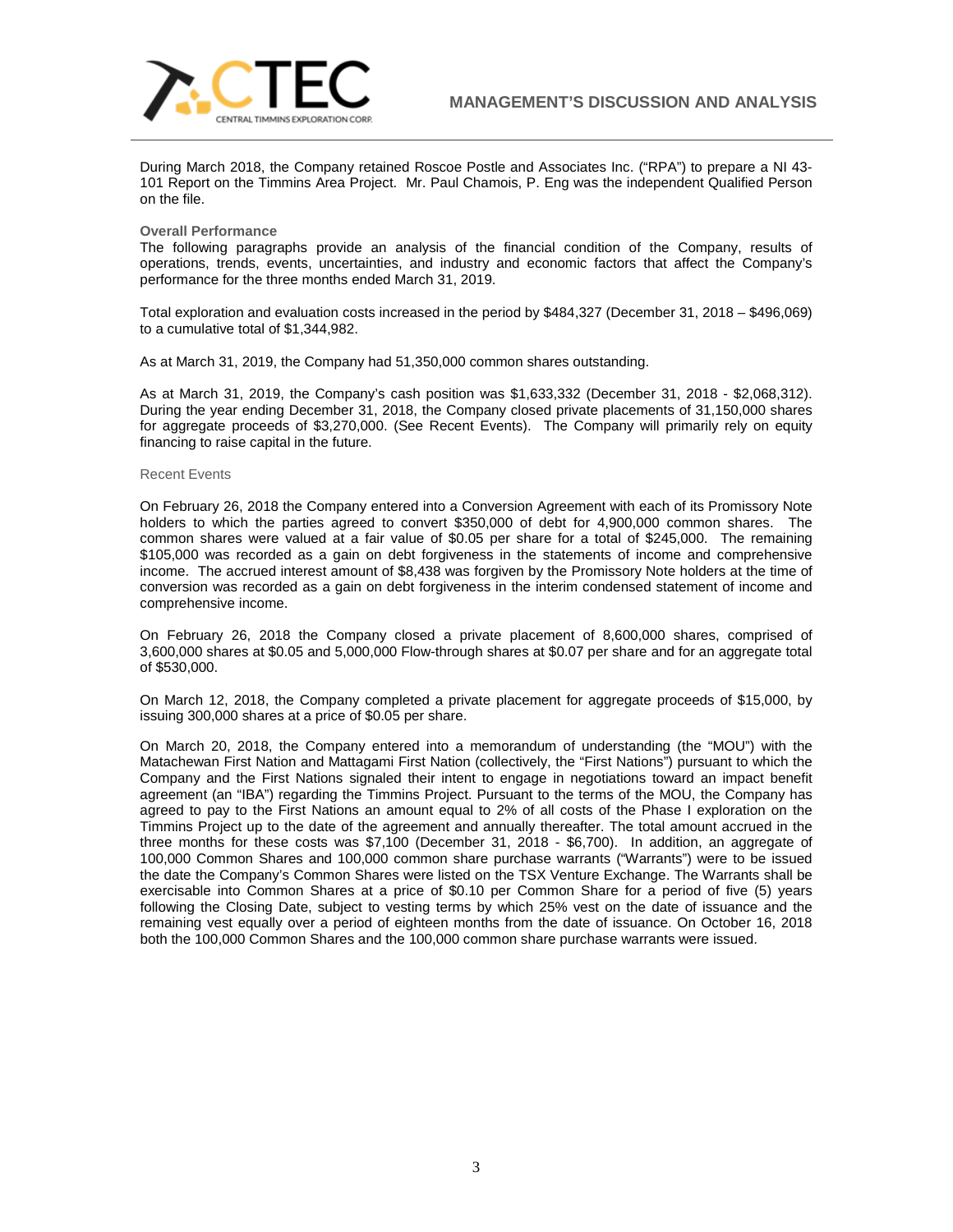

The fair value of these respective warrants was determined using the Black-Scholes valuation model based on a share price of \$0.10, exercise price of \$0.10, life expectancy of 5 years, volatility of 172.06%, risk free interest rate of 2.40% and a dividend yield of \$nil. The total fair value of these warrants was \$9,489 for which \$4,183 was included in exploration and evaluation expenditures as at year end.

On April 1, 2018, the Company entered into an agreement with a consultant related to the President and Chief Executive Officer to perform services for a term of 2 years for \$6,000 per month.

On April 23, 2018, Arvin Ramos was appointed Chief Financial officer.

On April 24, 2018, the Company entered into a Mining Claim Acquisition Agreement with Goldstone Resources Inc. ("Goldstone"), to acquire 100 per cent interest in 24 mining claims and 90 percent interest in 2 additional claims all located in Deloro Township, Ontario ("Faymar Property"). Upon closing, the total consideration payable to Goldstone was \$20,000, which was paid by the issuance of 200,000 common shares of CTEC at a value of \$0.10 per share. Various claims are subject to an NSR of 0.2%.

On May 24, 2018, the Company entered into an agreement with the President and Chief Executive Officer to perform services that commenced on the date of the public offering for a term of 3 years for \$10,000 per month.

On June 18, 2018, in connection with the Faymar Agreement, the Company and Goldstone entered into a subscription receipt agreement (the "Subscription Receipt Agreement") pursuant to which the Company issued 200,000 subscription receipts ("Subscription Receipts"). Each Subscription Receipt, without further payment of any additional consideration, was deemed to have subscribed for one common share issuable upon conversion of the Subscription Receipts the Company completing an initial public offering and the common shares are listed for trading on a recognized public stock exchange. The prospectus filed on October 4, 2019 qualified the distribution of 200,000 common shares issued upon conversion of the Subscription Receipts.

On July 25, 2018, the Company filed a Preliminary Prospectus with the Ontario Securities Commission.

On October 4, 2018 the Company filed a Final Prospectus with the Ontario Securities Commission.

On October 16, 2018, the Company closed its initial public offering of 15,000,000 common shares at \$0.10 per share for aggregate gross proceeds of \$1,500,000. The Company's common shares commenced trading October 16, 2018 on the TSX Venture Exchange (the "Exchange") under the symbol "CTEC".

PI Financial Corp. (the "Agent") raised the \$1,500,000 in connection with the Company's IPO. The Company paid a commission of 7% of gross proceeds to the Agent, and granted the Agent 1,050,000 broker warrants to purchase common shares for a period ending twenty-four months from the date of closing. The Company also issued as a corporate finance fee, an additional 500,000 broker warrants to purchase common shares at a price of \$0.10 for a period ending twenty-four months from the date of closing.

CTEC granted to the Agent an over-allotment option, exercisable for a period of 30 days following the date of closing of the IPO, to purchase up to an additional 2,250,000 common shares at a price of \$0.10 per common share to cover over-allotments, if any, and for market stabilization purposes. On November 26, 2018 the Company issued 2,250,000 common shares for total proceed of \$225,000 upon the exercise of the over-allotment. The Company paid additional commission of 7% of gross proceeds to the Agent, and granted the Agent an additional 157,500 broker warrants, to purchase common shares at a price of \$0.10 for a period ending twenty-four months from the date of closing.

The net proceeds from the IPO will be used to fund the Phase I work program as defined in the company's prospectus including: (i) diamond drilling of currently defined targets; (ii) geochemical and geophysical surveying to identify and outline additional targets; (iii) community relations and environmental and permitting work; and (iv) general corporate purposes.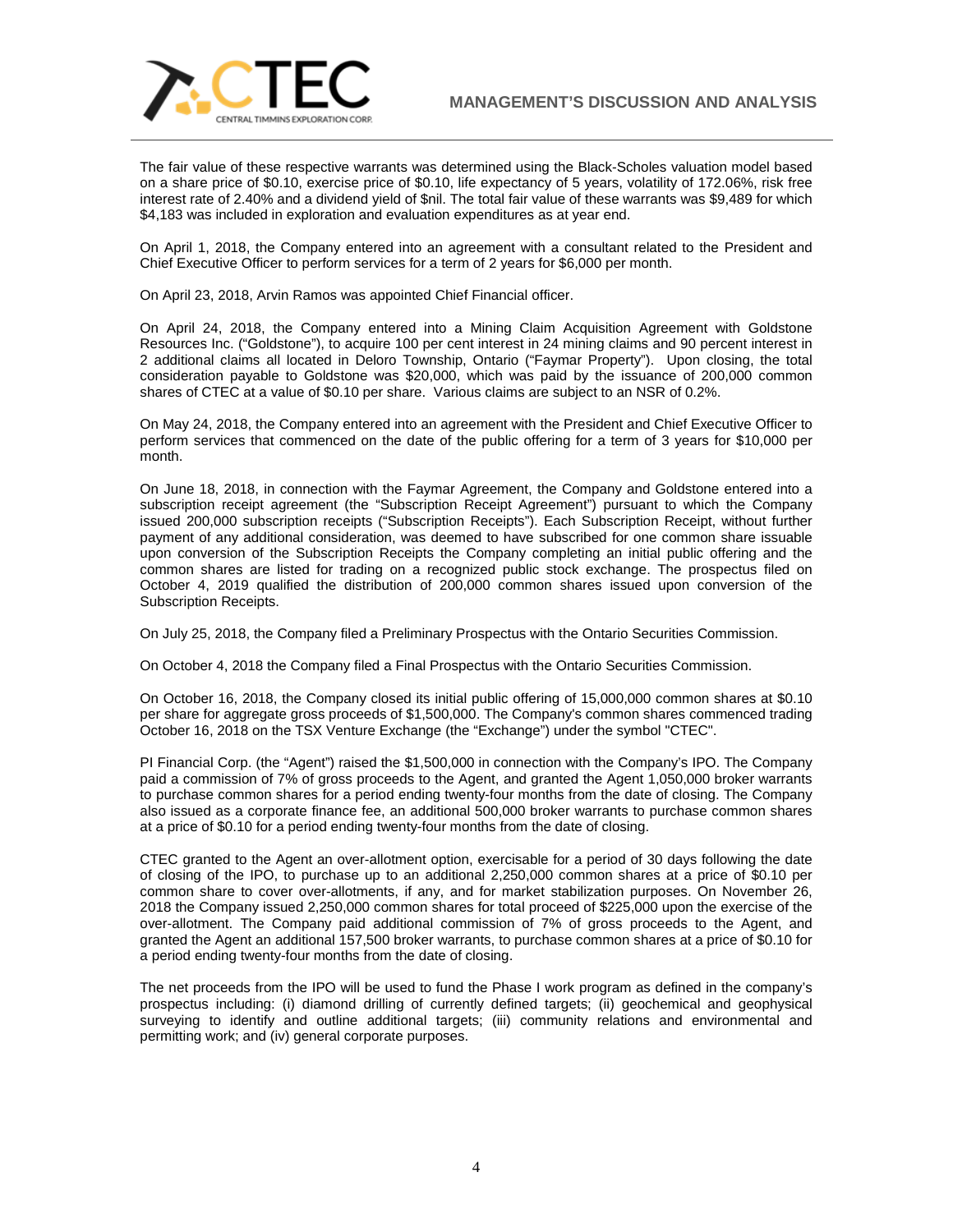

Upon closing of the IPO on October 16, 2018, the Company issued 3,200,000 stock options to certain directors and officers of the Company at an exercise price of \$0.10 expiring 5 years from the date the Company's Common Shares are listed on the TSX Venture Exchange. On October 17<sup>th</sup>, the Company issued 200,000 options to two consultants at an exercise price of \$0.12 expiring 5 years from the date the Company's Common Shares are listed on the TSX Venture Exchange. The Options are expected to vest as follows: (i) 25% vesting on the the date the Company's Common Shares are listed on the TSX Venture Exchange; (ii) 25% vesting one (1) year following the date the Company's Common Shares are listed on the TSX Venture Exchange; (iii) 25% vesting two (2) years following the date the Company's Common Shares are listed on the TSX Venture Exchange; and (iv) 25% vesting three (3) years following the date the Company's Common Shares are listed on the TSX Venture Exchange following the date of the Company's Common Shares are listed on the TSX Venture Exchange.

On October 16, 2018, the Company issued 100,000 common shares at a price of \$0.12 per share pursuant to MOU agreement with the Matachewan First Nation and Mattagami First Nation dated March 20, 2018. (See Note 3 to the financial statements)

On October 16, 2018 the 200,000 Subscription Receipts relating to the Faymar Agreement entered into on June 18, 2018 converted to 200,000 Common Shares.

On December 21, 2018 the Company closed a Private Placement of 5,000,000 Flow-through shares at \$0.20 per share for total proceeds of \$1,000,000. The Offering was structured as a charity donation arrangement pursuant to which Goldcorp Inc. ("Goldcorp") acquired 5,000,000 common shares of the Company as a back-end purchaser, representing approximately 9.74% of the issued and outstanding common shares.

Pursuant to an investor rights agreement entered into between the Corporation and Goldcorp (the "Investor Rights Agreement") concurrently with the Offering, Goldcorp has been granted the right (but not the obligation) to participate in future financing transactions of the Company in order to maintain its pro-rata equity ownership percentage interest in the Company at up to 9.9% of the issued and outstanding common shares. Goldcorp has also been provided certain other rights, including but not limited to the right to request that a technical committee be formed by the Company that will remain in place as long as Goldcorp maintains its equity ownership percentage interest in the Company at greater than 5.0% of the issued and outstanding common shares.

On December 19, 2018 the Company entered into a definitive agreement with Goldcorp Canada Limited and Goldcorp Inc. (the "Porcupine Joint Venture") for the sale of certain of the Company's non‐core mineral claims (the "Claims") to the Porcupine Joint Venture for aggregate proceeds of \$258,624. The Claims consist of nine patented mineral claims in Deloro Township, Timmins, Ontario with a total area of approximately 327 acres. The sale transaction has not yet been completed as it is conditional upon obtaining Planning Act (Ontario) approval for the severance of certain surface parcels, which form part of the mineral claims. The sale transaction is expected be completed immediately after receipt of such approvals.

### **Exploration and Development Summary**

As at March 31, 2019, CTEC had a total of 705 (December 31, 2018 – 511) claim units in the Porcupine Mining District ("The Timmins Area Project"), of which 89 (December 31, 2018 – 89) are patented claims included in the Dayton Agreement, the Racetrack Agreement and the Goldstone Agreement, and 616 (December 31, 2018 – 422) are unpatented claim units.

With the introduction of computer staking in Ontario, CTEC continues to stake claim units mainly in Robb, Turnbull and Bonar Townships covering ground that has good massive sulphide exploration potential for VMS type deposits. As at March 31, 2019 and December 31, 2018, the Company held the following unpatented claim units: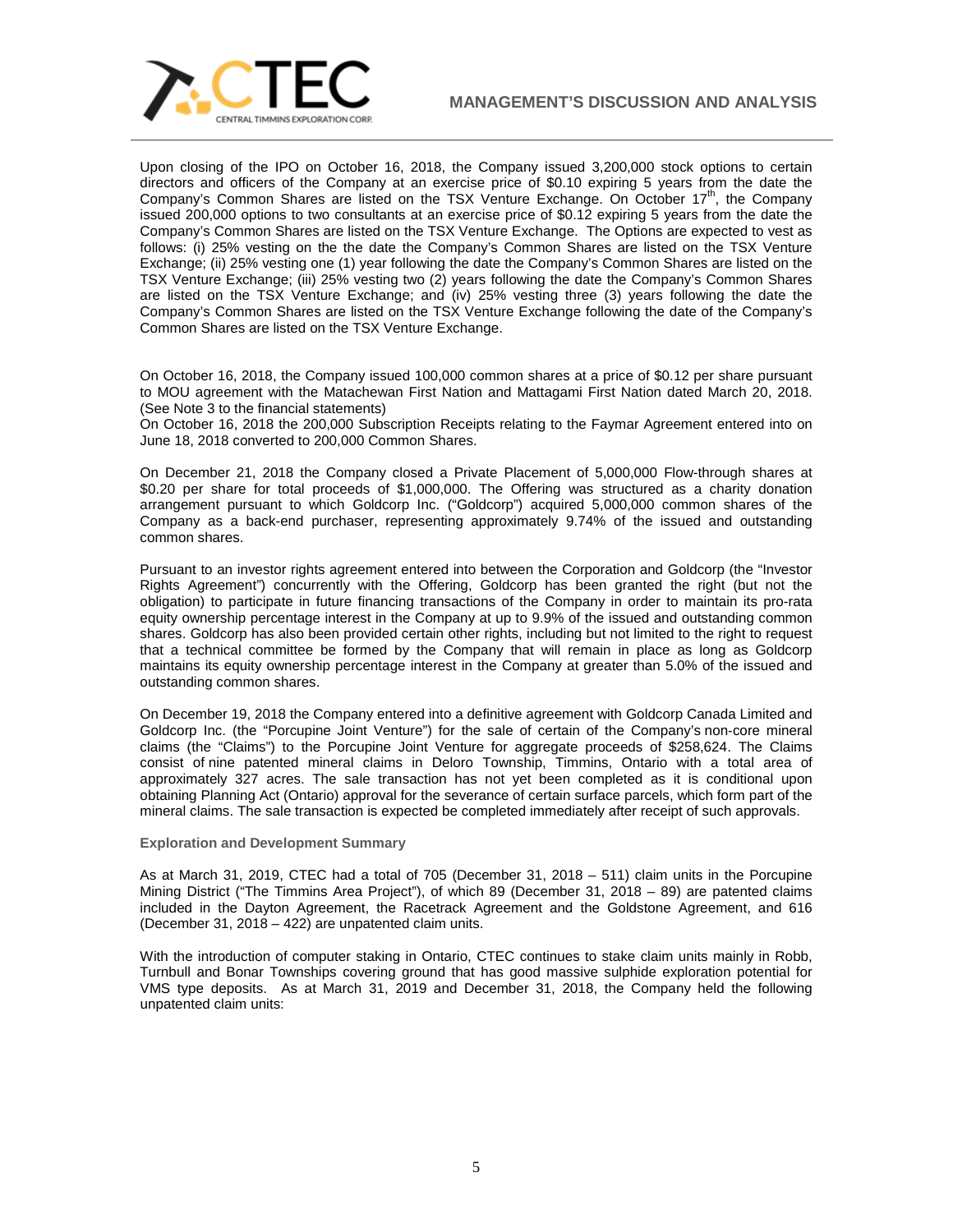

| As at,                   | March 31,<br>2019          | December 31,<br>2018 |
|--------------------------|----------------------------|----------------------|
|                          | # of Claim<br><b>Units</b> | # of Claim<br>Units  |
| Deloro Township          | 33                         | 44                   |
| Ogden Township           | 91                         | 84                   |
| <b>Mountjoy Township</b> | 180                        | 197                  |
| Godfrey Township         | 57.5                       | 67                   |
| Jamieson Township        | 22                         | 12                   |
| Jessop Township          | 6                          | 6                    |
| Price Township           | 5.5                        | 6                    |
| Robb Township            | 71                         | 5                    |
| <b>Turnbull Township</b> | 111                        | 1                    |
| <b>Bonar Township</b>    | 25                         |                      |
| Cote Township            | 6                          |                      |
| <b>Tisdale Township</b>  | 3                          |                      |
| Massey Township          | $\mathbf{2}$               |                      |
| <b>Bristol Township</b>  | 2                          |                      |
| Murphy Township          | 1                          |                      |
|                          | 616                        | 422                  |

On October 24, 2018 the Company announced that it engaged a drilling contractor in preparation for the Company's initial 5,000-metre diamond drill program and provided an outline of its near-term exploration plan on its Timmins Project in Ontario, Canada.

CTEC has broken down the Timmins Project into four distinct township projects: Deloro and Ogden are located on the south side of the Porcupine Destor Fault Zone (PDFZ); and Mountjoy and the 4 Corners Project on the north side of the PDFZ (covering areas in Godfrey, Robb, Jamieson and Turnbull townships).

# **Highlights**

- Drill Contract
	- o Signed a drilling contract for a 5,000-metre phased diamond drill program that was completed in Q4, 2018 and Q1, 2019.
	- o Drilling commenced in late October 2018 on the Deloro Project.
	- o Initial drilling focused on an area where drill hole DDH #5, completed to a depth of 220m by Dictore Porcupine Gold Mines Limited $(1)$  in 1939, intersected a total of 45 metres of gold-mineralized core that averaged 2.7 g/t in three distinct zones. Historical assays were 2.2 g/t Au over 11m, 1.8 g/t Au over 12m and 3.3 g/t Au over 22m of core length. Each of the intersections also had one or more high-grade portions ranging from a low of 6.3 g/t Au to 21.9 g/t Au all with 1.5m assay lengths.
	- (1) Historic drill intercepts and mining data from the Dictore Property were sourced from historic files and assay logs Assessment File 444 of Deloro Township; Timmins MNDM Office. QA/QC procedures were not found. Historical results are not necessarily indicative of future results. CTEC twinned the 1939 Dictore DDH #5 to confirm the accuracy of the 1939 assaying. The results are discussed below,
	- Mobile Metal Ion ("MMI") Geochemical Sampling in 2012 and 2018
		- o 1,800 MMI samples in Deloro and Ogden Townships and check sampling of 200 MMI locations in Mountjoy Township and on the 4 Corners project in 2018.
		- o Approximately 6,000 MMI samples taken to date on the four projects.<br>
		o SGS Lakefield completed MMI assaving for 53 elements. aer
		- SGS Lakefield completed MMI assaying for 53 elements, generating 300,000 individual assays.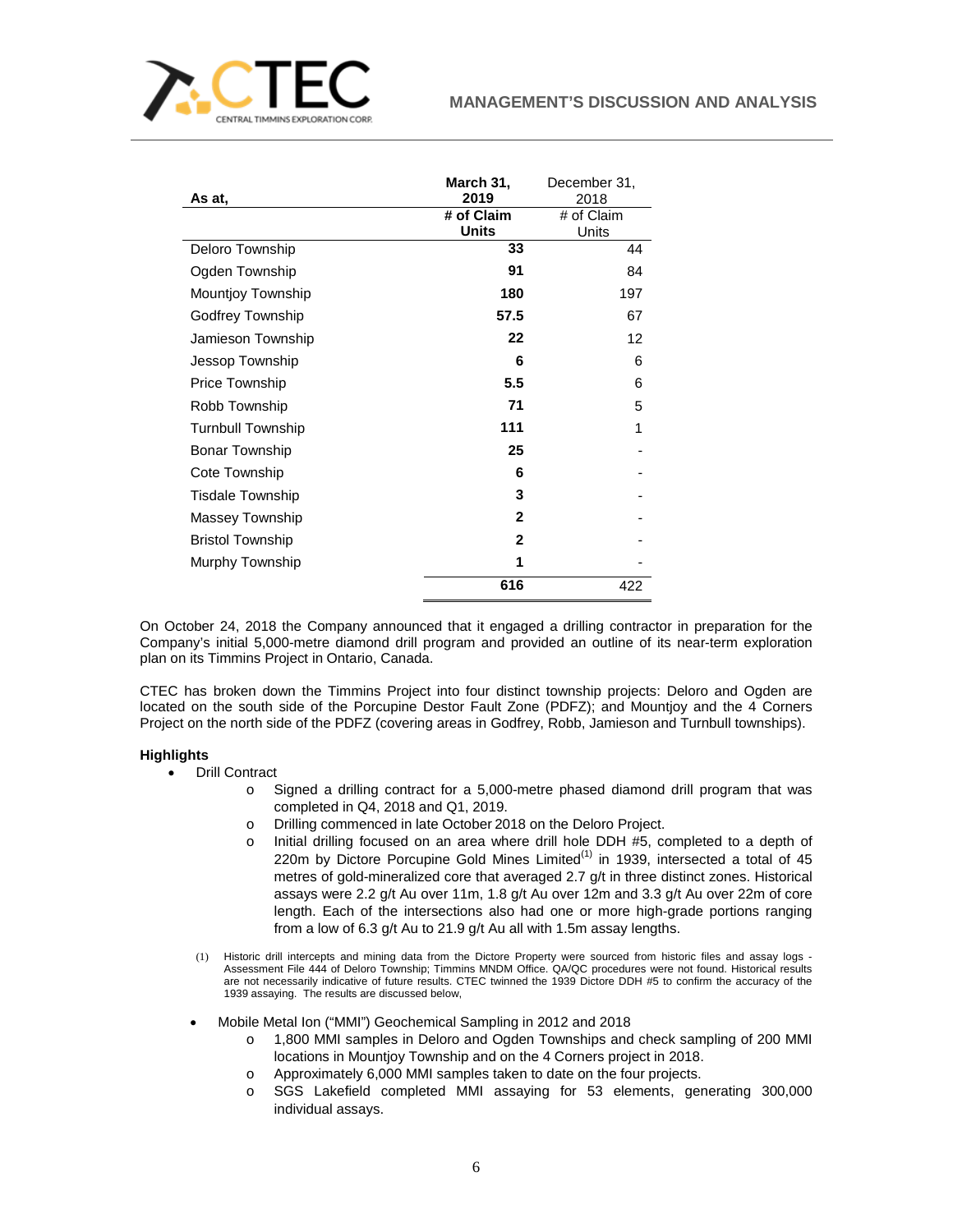

o Serge Nadeau PhD completed analysis of the entire 6,000 sample MMI data base; initially in 2012 then ongoing through 2018. Mr. Nadeau's analysis has generated 20 targets spread over the four Timmins Project areas.

CTEC held an open tender process for the 5,000m drilling contract for its Timmins Properties in October. The NQ diameter diamond drill holes were expected to range between 300m and 500m in length. RPA in the NI 43 101 Report expected the program to be completed within six months with assays reported on a regular basis.

On January 21, 2019 the Company announced the results of the late-2018 four-diamond drill hole program to confirm the geology of Dictore Porcupine's DDH #5 in Deloro Township. Gold assays ranged from 0.10 g/t to 3.94 g/t over narrow widths. The best assay in CTEC's DDH #1 was from a pyritic zone, which assayed 3.94 g/t Au over 0.5m from 222.8m to 223.3m down the hole.

CTEC holes DDH #2 and DDH #3 were drilled at right angles to DDH #1 and intersected anomalous Au ranging from 10 ppb to 300 ppb. The wide induced polarization ("IP") and strong magnetic responses seen were due to considerable widths of 2% to 3% sulphides and up to three parallel iron formations, each with various percentages of pyrrhotite mineralization.

DDH #4 tested a similar IP, magnetic and Very Low Frequency electromagnetic ("VLF") target 200m to the southwest of DDH #1. Iron formations of varying widths and pyrrhotite content explained the geophysical responses.

CTEC DDH #5 was drilled in February 2019 to check an IP and MMI anomaly in Deloro Township along Pine Street South just south of the PDFZ and about 2km west of DDH's #1 to #4. DDH #5 hole had assays in the ppb-Au range and the bottom half of the hole was in diorite. A review of the data from San Gold historic drilling and CTEC holes #1 to #5 indicates that the diorite maps as a magnetic low, an IP highresistivity anomaly and low-chargeability anomaly. Gold values appear to be near the edges of the diorite contact.

The Company has recently completed a 10km line cutting and IP program in Deloro Township covering the area between CTEC's DDH #1 to #5 and the previous historical drilling of 20 holes on the Dayton Gold Zone. The Dayton zone which is a gold mineralized iron formation has been geologically modelled and several nose fold features have been identified. Gold mineralization is higher grade in the fold locations.

A geophysical consultant has been retained by CTEC to review and consolidate the four types of ground and airborne geophysics that have been covered the Company's properties over the past 20 years and reinterpret the geology of the area to identify new drill targets. The entire Deloro land package is now permitted for drilling as the City of Timmins has granted approval for CTEC to drill on the Deloro patented surface rights owned by the City of Timmins where CTEC owns the patented mineral rights.

In the 2019 winter drill program north of the PDFZ, three targets were tested. DDH #6 tested an MMI anomaly along the south boundary of Mountjoy township. The hole intersected barren sediments prior to being lost in a major fault zone. Due to slow drilling progress a second drilling contractor was retained. The initial contractor moved to Godfrey Township and the Caron claims and the second contractor mobilized to a VMS-modelled MMI anomaly in the central part of Mountjoy Township. Three holes were drilled at both locations.

Godfrey Township holes #7, #8 and #9 each intersected 50m to 100m of altered porphyry with frequent highly-contorted quartz veining, occasional tourmaline and generally fine-grained pyrite. The best assay was 2.46 g/t gold over 0.6m hosted by porphyry from 233.3 to 223.9m in DDH #8. Geological modelling of CTEC DDHs #7, #8 and #9 with four 1936 – 1938 drill holes indicates that the porphyry is at least 500m long, is more than 50m thick and is open below a 300m depth. Narrow Intersections of +1.00 g/t gold have been intersected along 400m of porphyry strike length.

The geological implications of the Caron porphyry system are encouraging as it is the first confirmed goldbearing porphyry drilled on the east side of the Montreal River fault. The Explor Resources Inc. ("Explor") porphyry-hosted gold system located 3km south of the Caron porphyry is on the west side of the Montreal River fault and mineralization stops abruptly at the fault. Explor has now identified potential open pit gold mineralization over a 3km strike length on the west side of the fault – Explor information posted on SEDAR.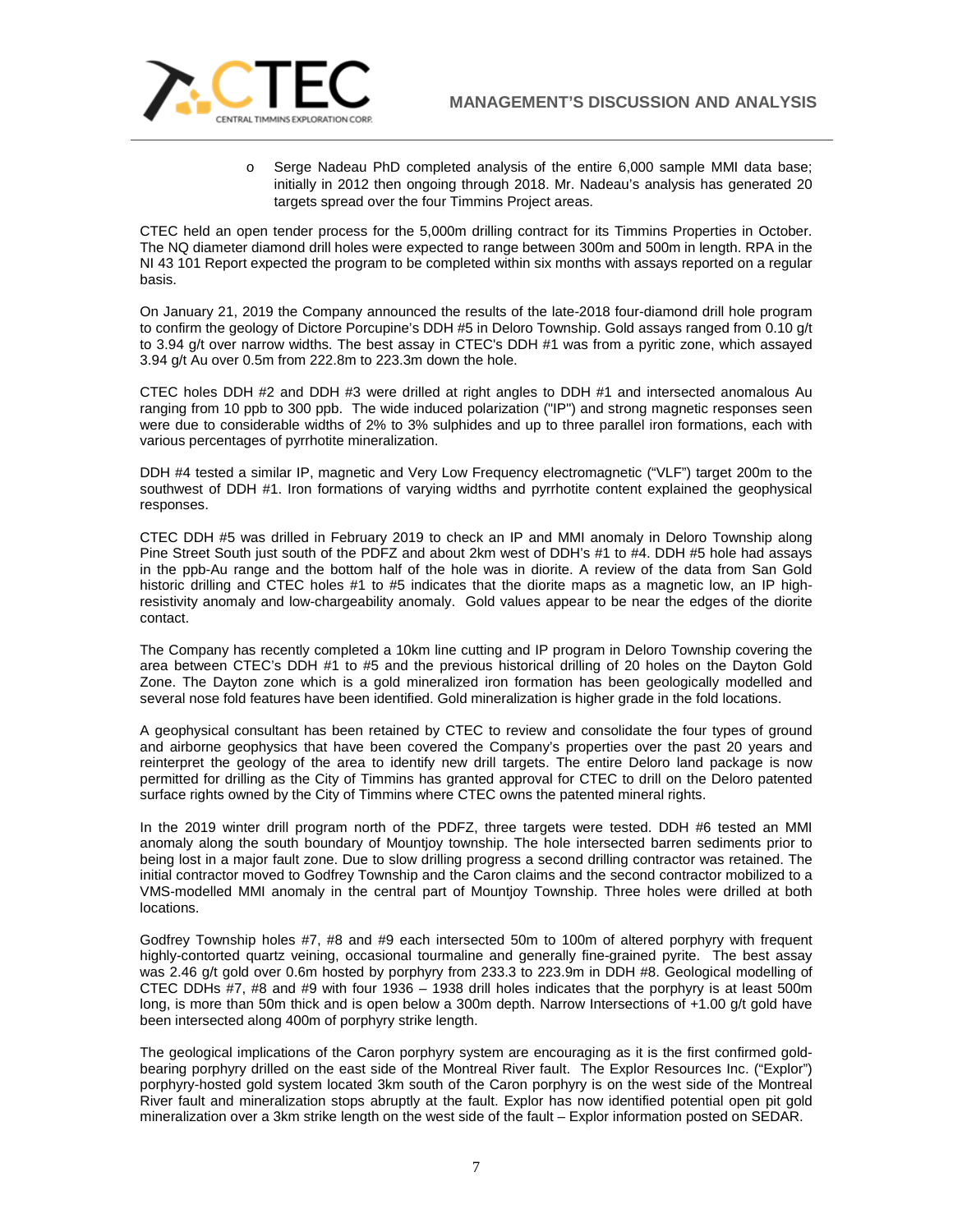

As a subsequent event – CTEC has entered into an option agreement to acquire 230 acres of patented mineral rights in Mountjoy Township on strike to the east of the Caron porphyry system. Three lines of recent IP, carried out by the property owner, indicate that the porphyry horizon could extend for several kilometres to the NE. There could also be a family of porphyries in this part of Mountjoy Township as CTEC MMI surveying indicates several other possible porphyry targets with anomalous gold values. Several drill targets have been permitted.

Mountjoy Township holes #10, #11 and #12 tested a copper-modelled portion of an MMI VMS target accompanied by several airborne anomalies and pulse electromagnetic ("PEM") ground survey responses. There were 15 scattered locations where chalcopyrite mineralization was noted within sediments, some possibly related to diabase dykes. Hole #10 intersected 188 ppm Cu for 2 meters from 33m to 35m, 121 ppm from 60m to 62m depth and 1020 ppm Zn over 0.5m from 286.5 to 287.0m. The next phase of exploration in this area will be to carry out an IP survey over the zinc portion of the MMI anomaly.

In parallel with the drilling, CTEC management and consultants are continuing to outline and rank 25 potential drill targets as hard data from the 2018 and 2019 exploration holes is compiled, and further IP surveying is completed. There are now at least 10 drill targets in Deloro and Ogden townships on the south side of the PDFZ and 15 in Mountjoy and Godfrey Townships north of the PDFZ. The assaying of the Faymar Mine crown pillar geotechnical holes confirmed the historical 6 g/t Au vein grade and the 26 Faymar patents will be further evaluated this summer.

On a preliminary basis, CTEC summer drill program north of the PDFZ will test the IP anomaly extending east of the Caron porphyry. A second drill hole will test the northern extension of the narrow high-grade silver, lead, zinc veins on the 4 Corners Project at the NW corner of Godfrey Township. The next program south of the PDFZ will be finalized once the geophysical consultant completes his modelling.

Mr. John Sullivan, B.Sc., P.Geo, independent director of CTEC, has acted as the Qualified Person, as defined in NI 43-101, with respect to the disclosure of the scientific and technical information relating to exploration results and future plans contained in this management discussion and analysis.

### *Trends*

Current stock market conditions for public junior resource companies are not supportive of funding grassroots exploration or even advancing resource projects due to low metal prices and other factors. Given the difficulties in raising new capital through the equity markets, such companies are seeking out alternative sources of capital such as joint ventures with strategic partners, raising capital with financial partner equity groups, and investment from royalty-streaming investment groups. It is uncertain how long this trend will continue. Otherwise there are no unusual trends, events or uncertainties presently known or identifiable to management that are reasonably expected to have a material effect on the Company's business, financial condition or results of operations. The nature of the Company's business is demanding of capital for property acquisition costs, exploration and holding costs. The Company may stake ground as it becomes available for exploration and will drop claims from time to time if claims are deemed to have low potential for discovery. The Company intends to utilize cash on hand to meet its obligations and will continue to raise funds primarily by equity financings as necessary to augment this cash position as it does not have any operating cash flow.

#### *Flow-Through Expenditure Commitment*

As of March 31, 2019, the Company's remaining obligation for flow-through expenditures was \$530,023 (December 31, 2018 - \$1,000,000).

#### *Office and Management and Consulting Fee Commitment*

The Company is committed to monthly payments under the terms of operating agreements for the office space and management and consulting fees. The aggregate remaining payments per year are as follows:

| 2019 | \$ 202,858 |
|------|------------|
| 2020 | \$198,779  |
| 2021 | \$131,000  |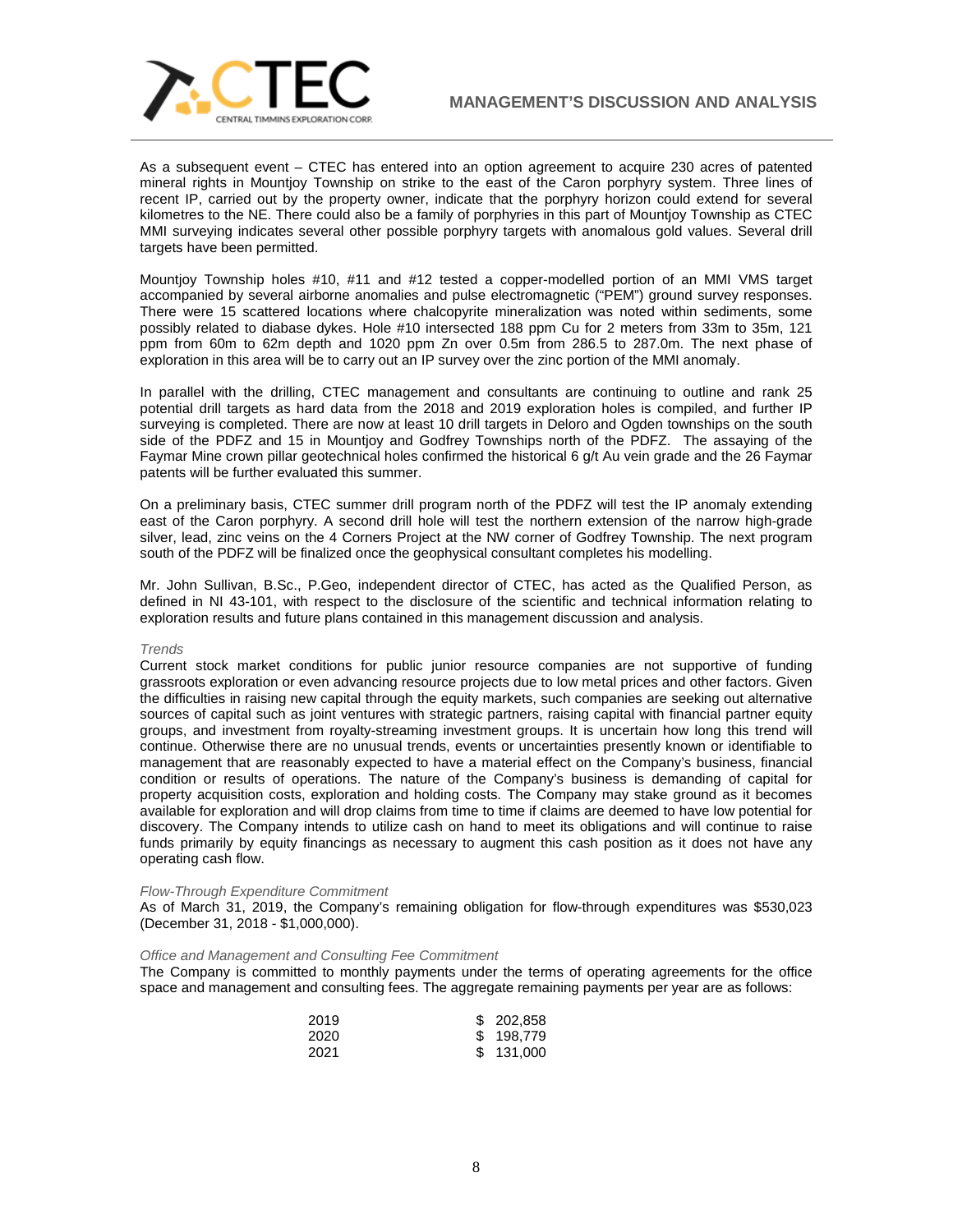

### *Use of Funds*

The Company will spend its available funds to further its stated business objectives. Specifically, the available funds will be spent to explore and develop the Timmins Area Project. There may be circumstances where, for sound business reasons, a reallocation of funds may be necessary in order for the Company to achieve its stated business objectives.

### **Industry Risks**

The Company is subject to numerous risk factors that may affect its business prospects in the future. These include risks inherent to exploration, development and operating companies, dependence on key personnel, commodity prices, and availability of capital, environmental and permitting risks, acquisition risks, competition and potential risks relating to land titles.

There are certain risk factors that could have material effects on the Company that are not quantifiable at present due to the nature of the Company's industry segment and other considerations.

#### *Additional Capital*

The exploration and development activities of the Company may require substantial additional financing. Failure to obtain sufficient financing may result in delaying or indefinite postponement of exploration and development of any of the Company's properties. There can be no assurance that additional capital or other types of financing will be available if needed or that, if available, the terms of such financings will be favourable to the Company. In addition, low commodity prices may affect the Company's ability to obtain financing.

### *Exploration Development and Operating Risk*

Mineral exploration involves many risks, which even a combination of experience, knowledge and careful evaluation may not be able to overcome. Operations in which the Company has a direct or indirect interest will be subject to all the hazards and risks normally incidental to exploration and development, any of which could result in work stoppages, damage to property, and possible environmental damage. None of the properties in which the Company has an interest have a known body of commercial ore. Development of the Company's mineral properties will follow upon obtaining satisfactory exploration results. Mineral exploration and development involve a high degree of risk and few properties that are explored are ultimately developed into producing mines. There is no assurance that the Company's mineral exploration and development activities will result in any discoveries of commercially viable bodies of ore. The long-term profitability of the Company's operations will be in part directly related to the cost and success of its exploration programs, which may be affected by a number of factors. Substantial expenditures are required to establish mineral resources and reserves through drilling, to develop process flow sheets, to extract the metal from the resources and, in the case of new properties, to develop the mining and processing facilities and infrastructure at any site chosen for mining. Although substantial benefits may be derived from the discovery of a major mineralized deposit, no assurance can be given that minerals will be discovered in sufficient quantities to justify commercial operations or that the funds required for development can be obtained on a timely basis.

### *Business Risk*

The success of the operations and activities of CTEC is dependent to a significant extent on the efforts and abilities of its management, outside contractors, experts and other advisors. Investors must be willing to rely to a significant degree on management's discretion and judgment, as well as the expertise and competence of the outside contractors, experts and other advisors. The Company does not have a formal program in place for succession of management and training of management. The loss of one or more of the key employees or contractors, if not replaced on a timely basis, could adversely affect the Company's operations and financial performance.

### *Commodity Prices*

The price of the Company's common shares, its financial results, and exploration and development activities have been, or may in the future be, adversely affected by declines in the price of gold and/or other metals. Gold prices fluctuate widely and are affected by numerous factors beyond the Company's control such as the sale or purchase of commodities by various central banks, financial institutions, expectations of inflation or deflation, currency exchange fluctuations, interest rates, global or regional consumptive patterns, international supply and demand, speculative activities and increased production due to new project developments, improved production methods and international economic and political trends. The Company's revenues, if any, are expected to be in large part derived from mining, precious and base metals or interests related thereto. The effect of these factors on the price of metals, and therefore the economic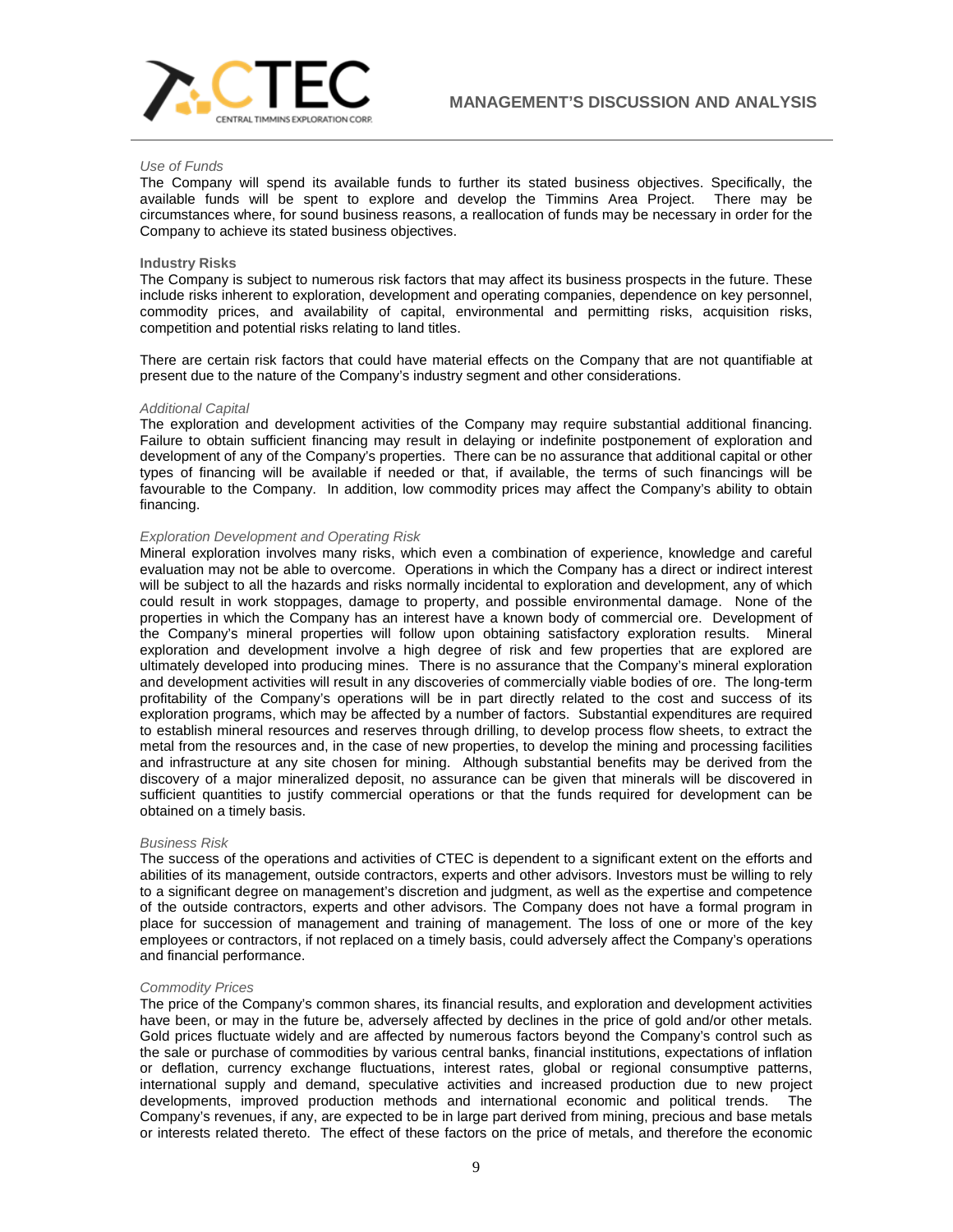

viability of any of the Company's exploration projects, cannot accurately be predicted.

## *Environmental and Permitting*

All phases of the Company's operations are subject to environmental regulation in the various jurisdictions in which it operates. These regulations, among other things, mandate the maintenance of air and water quality standards, land reclamation, transportation, storage and disposal of hazardous waste. Environmental legislation is evolving in a manner which will require stricter standards and enforcement, increased fines and penalties for non-compliance, more stringent environmental assessments of proposed projects and a heightened degree of responsibility for companies and their officers, directors, and employees. There is no assurance that future changes in environmental regulation, if any, will not adversely affect the Company's operations.

To the Company's knowledge, there are no liabilities to date which relate to environmental risks or hazards.

# *Risks Related to Environmental, Mining and Other Regulations*

CTEC and its prospective customers are subject to extensive environmental, health and safety regulations that impose, and will continue to impose, significant costs and liabilities. In addition, future regulations, or more stringent enforcement of existing regulations, could increase those costs and liabilities, which could adversely affect the Company's results of operations.

### *Acquisition*

The Company uses its best judgment to acquire mineral properties for exploration and development. In pursuit of such opportunities, the Company may fail to select appropriate acquisition candidates or negotiate acceptable agreements, including arrangements to finance the acquisitions and development, or integrate such opportunity and their personnel with the Company. CTEC cannot assure that it can complete any acquisition that it pursues, or is currently pursuing, on favourable terms, or that any acquisition completed will ultimately benefit the Company. The Company's management and directors have experience globally, thus, potential acquisitions may be outside of Canada.

### *Competition*

The mining industry is intensely competitive in all of its phases, and the Company competes with many companies possessing greater financial resources and technical facilities than itself. Competition in the mining business could adversely affect the Company's ability to acquire suitable producing properties or prospective properties for mineral exploration and development in the future.

### *Land Title*

The Company has not sought formal title opinions on its mineral property interests. Any of the Company's properties may be subject to prior unregistered agreements or transfers or native land claims and title may be affected by undetected defects. The Company has no present knowledge of any material defect in the title of any of the properties in which the Company has or may acquire an interest.

### **Review of Operations**

### **Three Months Ended March 31, 2019 and 2018**

The Company had a net loss of \$461,853 or \$0.009 per share for the three months ended March 31, 2019, compared to a net income of \$23,603 or \$0.001 per share for the three months ended March 31, 2018.

Professional fees were \$51,165 for the three months ended March 31, 2019 compared to \$61,787 for the three months ended March 31, 2018. Fees were higher in the previous period due to legal fees incurred for the preparation of the Company's Prospectus. These fees were routine professional services such as legal advice and audit fees. These expenses will increase on a going forward basis as the Company becomes more active and starts to raise additional funds.

General and administrative costs were \$13,337 for the three months ended March 31, 2019 compared to \$4,505 for the three months ended March 31, 2018. These expenses will increase on a going forward basis as the Company becomes more active and starts to incur increased operating costs.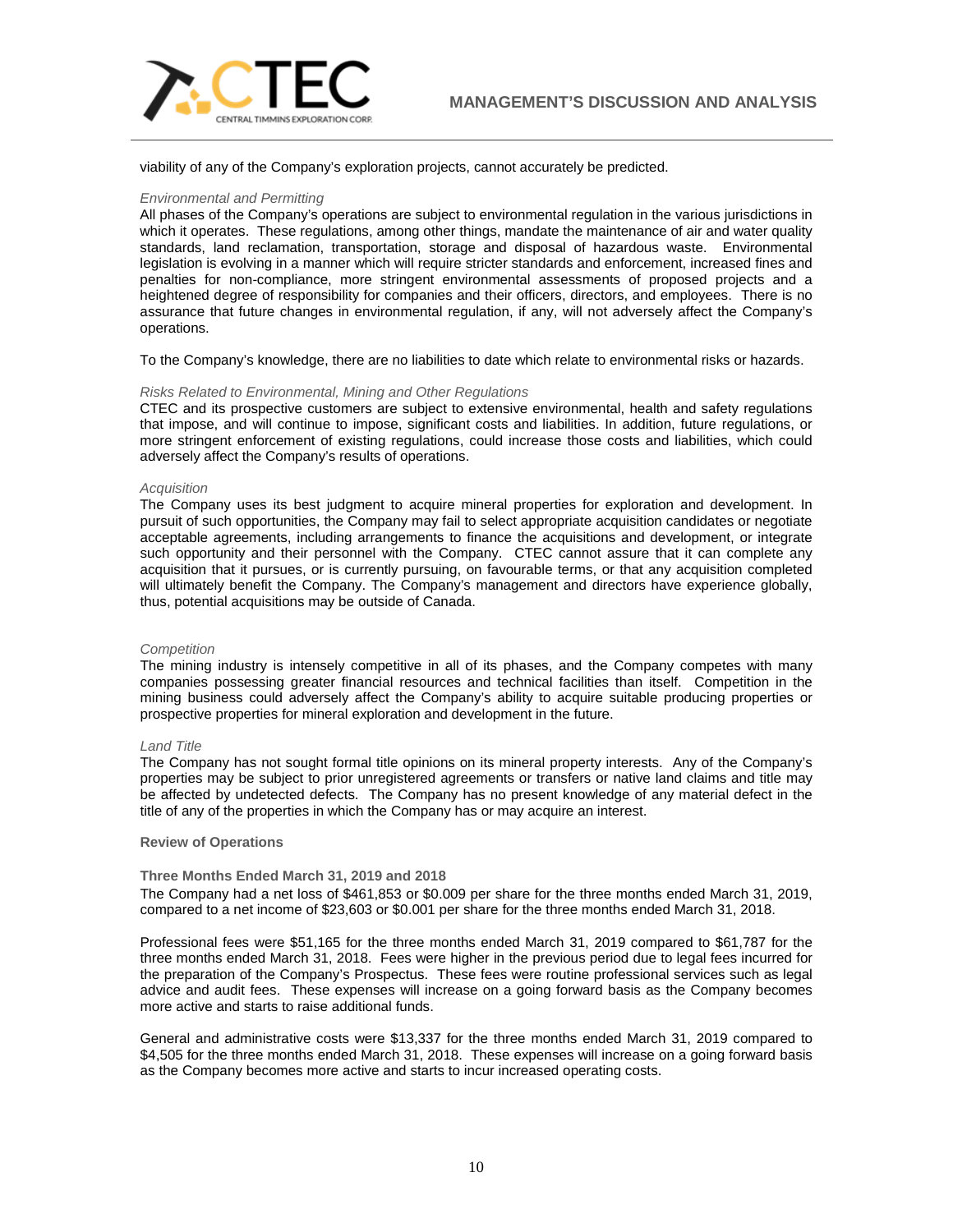

Shareholder information costs were \$15,284 for the three months ended March 31, 2019 compared to \$672 for the three months ended March 31, 2018. Fees are higher in the current period due to fees incurred for the filings for the private placement and stock exchange fees. These expenses will increase on a going forward basis as the Company becomes more active and starts to incur increased disclosure and filing costs.

Investor relations and travel costs were \$27,894 for the three months ended March 31, 2019 compared to \$1,575 for the three months ended March 31, 2018. The increase in the current period is due to fees paid to an investor relations consultant and travel costs to attend conferences. These expenses will increase on a going forward basis as the Company becomes more active and starts to incur increased operating costs.

Total exploration and evaluation costs were \$484,327 for the three months ended March 31, 2019 compared to \$15,831 for the three months ended March 31, 2018, to a cumulative total of \$1,344,982. The increase is due to geophysical surveying and diamond drilling completed on the Timmins Area Properties in the current period.

### **Selected Quarterly Financial Data**

|                                                  | December 31,<br>2018 | December 31,<br>2018 | September 30,<br>2018 | <b>June 30,</b><br>2018 | March 31.<br>2018 | Date of<br>Incorporation<br>November 10,<br>2017 to December<br>31, 2017 |
|--------------------------------------------------|----------------------|----------------------|-----------------------|-------------------------|-------------------|--------------------------------------------------------------------------|
| Income (loss) and comprehensive<br>income (loss) | (461, 853)           | (549,088)            | (172, 485)            | (207, 227)              | 23,603            | (475, 582)                                                               |
| Income (loss) per share,<br>basic and diluted    | (0.009)              | (0.018)              | (0.006)               | (0.007)                 | 0.001             | (0.048)                                                                  |
| <b>Total assets</b>                              | 1.843.541            | 2,157,417            | 209,796               | 431.805                 | 568.436           | 499.977                                                                  |

### **Liquidity and Capital Resources**

The mineral properties of the Company are in the exploration and development stage and, as a result, the Company has no source of operating cash flow. The exploration and development of the Company's properties depends on the ability of the Company to obtain financing.

If the Company's exploration programs are successful, additional funds will be required to develop the Company's properties and to place them into commercial production. The only source of future funds presently available to the Company is through the issuance of share capital, or by the sale of an interest in any of its properties in whole or in part. The ability of the Company to arrange such financing or sale of an interest in the future will depend in part upon the prevailing market conditions as well as the business performance of the Company. There can be no assurance that the Company will be successful in its efforts to arrange additional financing, if needed, on terms satisfactory to the Company. If additional financing is raised through the issuance of shares, control of the Company may change and shareholders may experience dilution. If adequate financing is not available, the Company may be required to delay, reduce the scope of, or eliminate one or more exploration activities or relinquish rights to certain of its interests. Failure to obtain additional financing on a timely basis could cause the Company to forfeit its interests in some or all of its properties and reduce or terminate its operations.

As at March 31, 2019, the Company had cash of \$1,633,332 (December 31, 2018 - \$2,068,312) to settle current liabilities of \$604,368 (December 31, 2018 - \$504,953). All of the Company's financial trade liabilities have contractual maturities of less than one year and are subject to normal trade terms.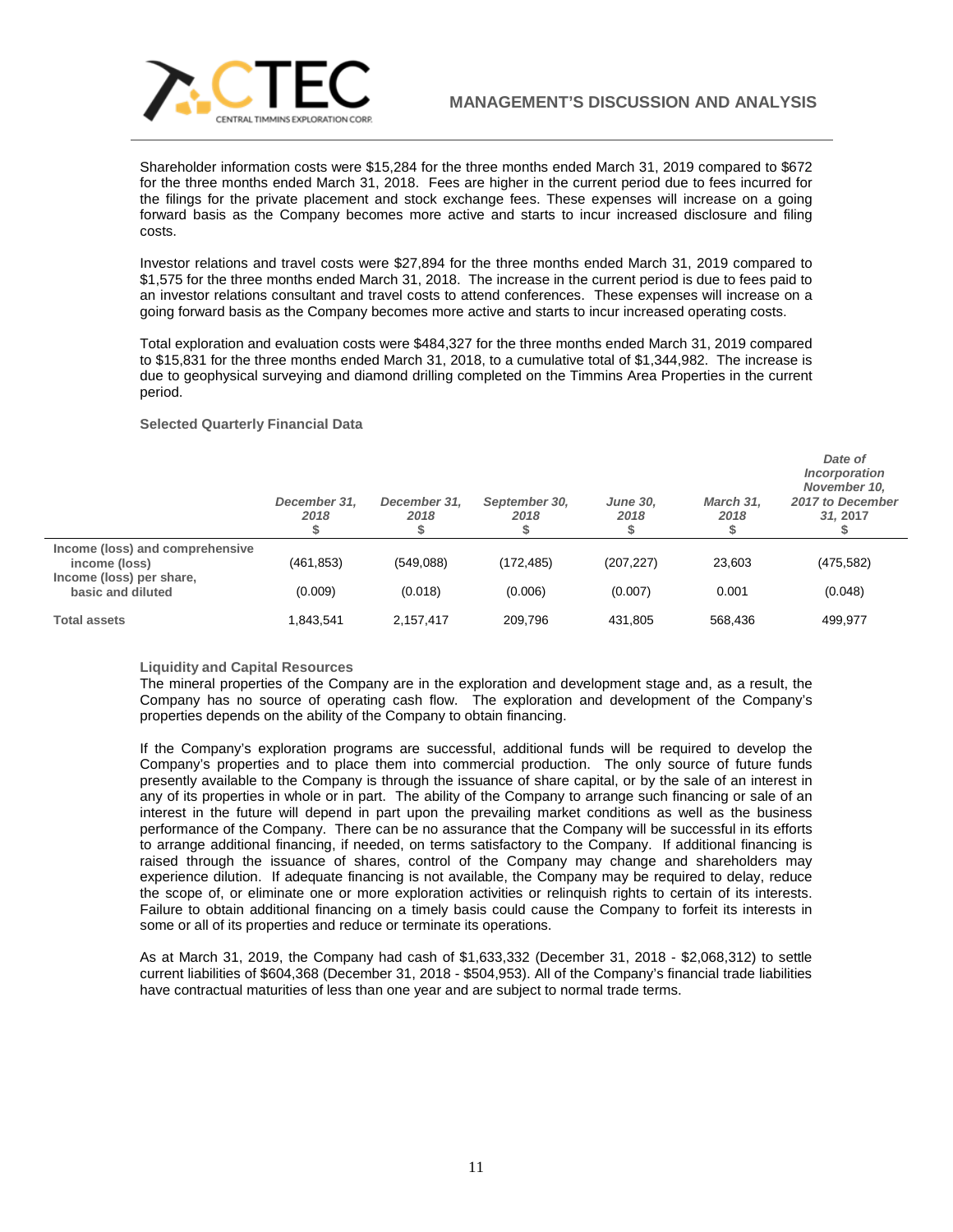

As at March 31, 2019, the Company had working capital of \$1,186,993 (December 31, 2018 - \$1,652,464). In order to meet its longer-term working capital needs and property exploration expenditures, the Company intends on securing additional financing to ensure that those obligations are properly discharged. As such, management believes that the Company will then have sufficient working capital to discharge its current and anticipated obligations for a minimum of one year. There can be no assurance that CTEC will be successful in its efforts to arrange additional financing on terms satisfactory to the Company. If additional financing is raised through the issuance of shares from the treasury of the Company, control of CTEC may change and shareholders may experience additional dilution. If adequate financing is not available or cannot be obtained on a timely basis, the Company may be required to delay, reduce the scope of, or eliminate one or more of its exploration activities or relinquish some or all of its rights to certain of its interests in mineral properties.

### Transactions with Related Parties

As at March 31, 2019, the trade and other payables balance includes related party amounts of \$2,361 (December 31, 2018 - \$4,962). The related parties are directors and officers of the Company, an individual who is related to the President and CEO of the Company and entities over which executive management and directors have control or significant influence. The amounts are for services rendered during the year and arose as a result of transactions entered into with the related parties in the ordinary course of business.

On February 26, 2018 the Company entered into a Conversion Agreement with each of its Promissory Note holders to which the parties agreed to convert \$350,000 of debt for 4,900,000 commons shares. The commons shares were valued at a fair value of \$0.05 per share for a total of \$245,000. The remaining \$105,000 was recorded as a gain on debt forgiveness in the interim condensed statement of income and comprehensive income. The accrued interest amount of \$8,438 was forgiven by the Promissory Note holders at the time of conversion was recorded as a gain on debt forgiveness in the interim condensed statement of income and comprehensive income.

### Compensation of key management personnel of the Company

The remuneration of directors and other members of key management personnel during the three months ended March 31, 2019 were as follows:

| For three months ended March 31,        | 2019   | 2018 |
|-----------------------------------------|--------|------|
| Management and consulting fees          | 30,000 | \$   |
| Exploration and evaluation expenditures | 18,000 |      |
| Share-based compensation                | 27.480 |      |

### **Other Information**

Additional Disclosure for Venture Companies without Significant Revenue

The following is additional financial information for the period regarding the Company as required by National Instrument 51-102 – Continuous Disclosure Obligations, for TSX-V issuers.

|                                         |   | March 31,<br>2019 | March 31,<br>2018 |
|-----------------------------------------|---|-------------------|-------------------|
| Exploration and evaluation expenditures | S | 484,327           | \$<br>15,831      |
| Administrative expenses                 | S | 153,526           | \$<br>74,004      |
| Total assets                            |   | 1,843,541         | 568,436           |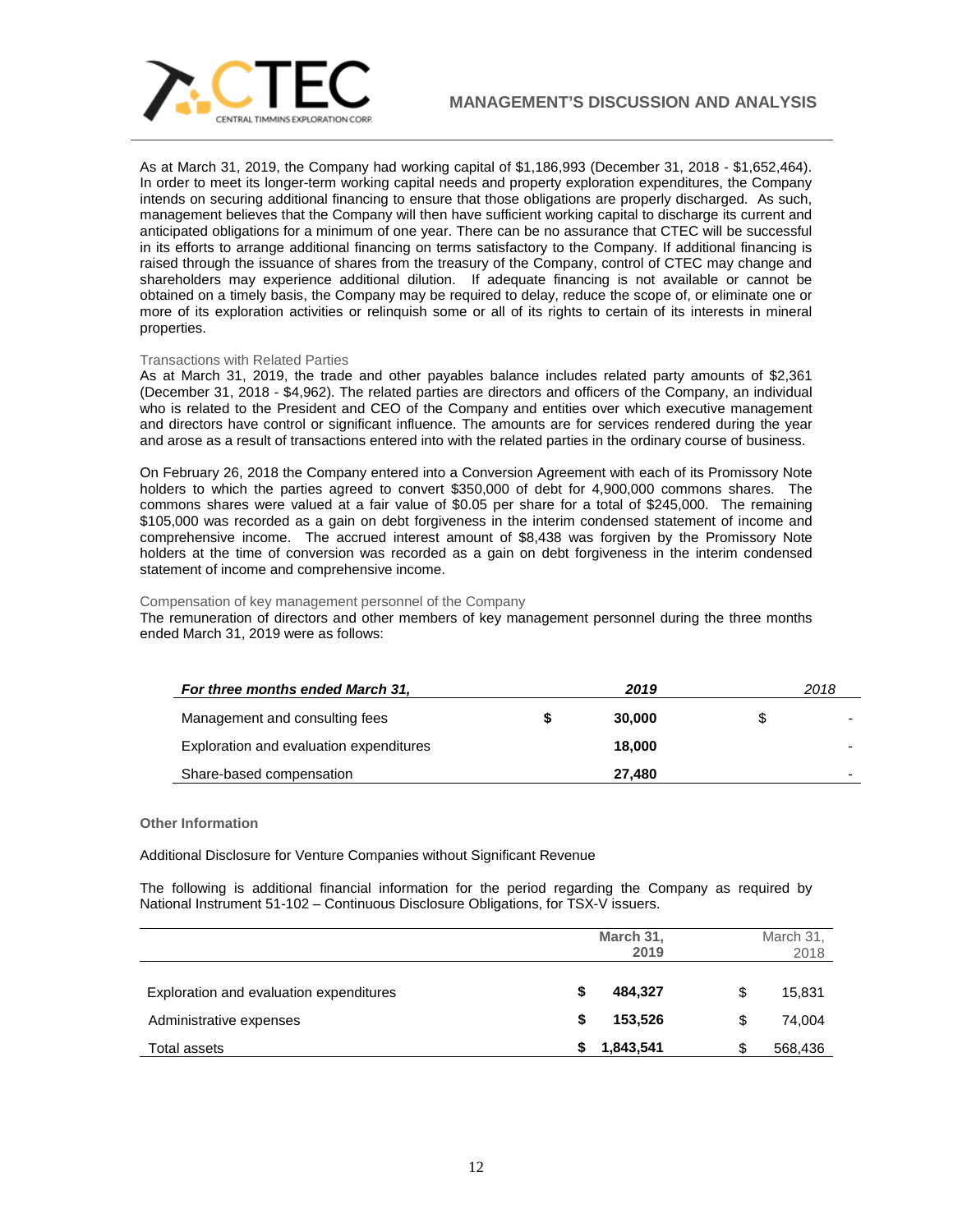

|                                                | For the three months | ended<br>March 31, 2019 | For the three months<br>ended<br>March 31, 2018 |
|------------------------------------------------|----------------------|-------------------------|-------------------------------------------------|
| <b>Exploration and evaluation expenditures</b> |                      | <b>Expensed</b>         | <b>Expensed</b>                                 |
| Acquisition costs                              | \$                   | 14,350                  | \$                                              |
| Assays                                         |                      | 7,215                   |                                                 |
| <b>Drilling</b>                                |                      | 254.240                 |                                                 |
| Geophysical and MMI Surveys                    |                      | 96,684                  | 9,900                                           |
| Consulting                                     |                      | 63,200                  |                                                 |
| Other exploration and evaluation expenditures  |                      | 48,638                  | 5,931                                           |
| Total exploration and evaluation expenditures  | S                    | 484.327                 | \$<br>15.831                                    |
|                                                |                      |                         |                                                 |

| <b>Administrative Expenses</b>       | For the three months<br>ended<br>March 31, 2019 | For the three months<br>ended<br>March 31, 2018 |
|--------------------------------------|-------------------------------------------------|-------------------------------------------------|
| General and administrative           | \$<br>13,337                                    | \$<br>4,505                                     |
| Depreciation                         | 9,784                                           |                                                 |
| Share-based payments                 | 34,590                                          |                                                 |
| Interest expense                     | 1,472                                           |                                                 |
| Interest on related party loans      |                                                 | 5,465                                           |
| Professional fees                    | 51,165                                          | 61,787                                          |
| Shareholder information              | 15,284                                          | 672                                             |
| Investor relations and travel        | 27,894                                          | 1,575                                           |
|                                      | \$<br>153,526                                   | \$<br>74,004                                    |
| <b>Outstanding share data</b>        | As at March 31,<br>2019                         | As at March 31,<br>2018                         |
| Issued and outstanding common shares | 51,350,000                                      | 28,800,000                                      |

# **Significant Accounting Policies**

**Adoption of new and revised standards and interpretations**

*Adoption of new and revised standards and interpretations*

• IFRS 16 – Leases – In January 2016, the IASB issued IFRS 16 - Leases ("IFRS 16"), replacing IAS 17 - Leases. IFRS 16 provides a single lessee accounting model and requires the lessee to recognize assets and liabilities for all leases on its statement of financial position, providing the reader with greater transparency of an entity's lease obligations.

At January 1, 2019, the Company adopted the following and there was no material impact on the Company's financial statements.

All leases are accounted for by recognizing a right-of-use asset and a lease liability except for: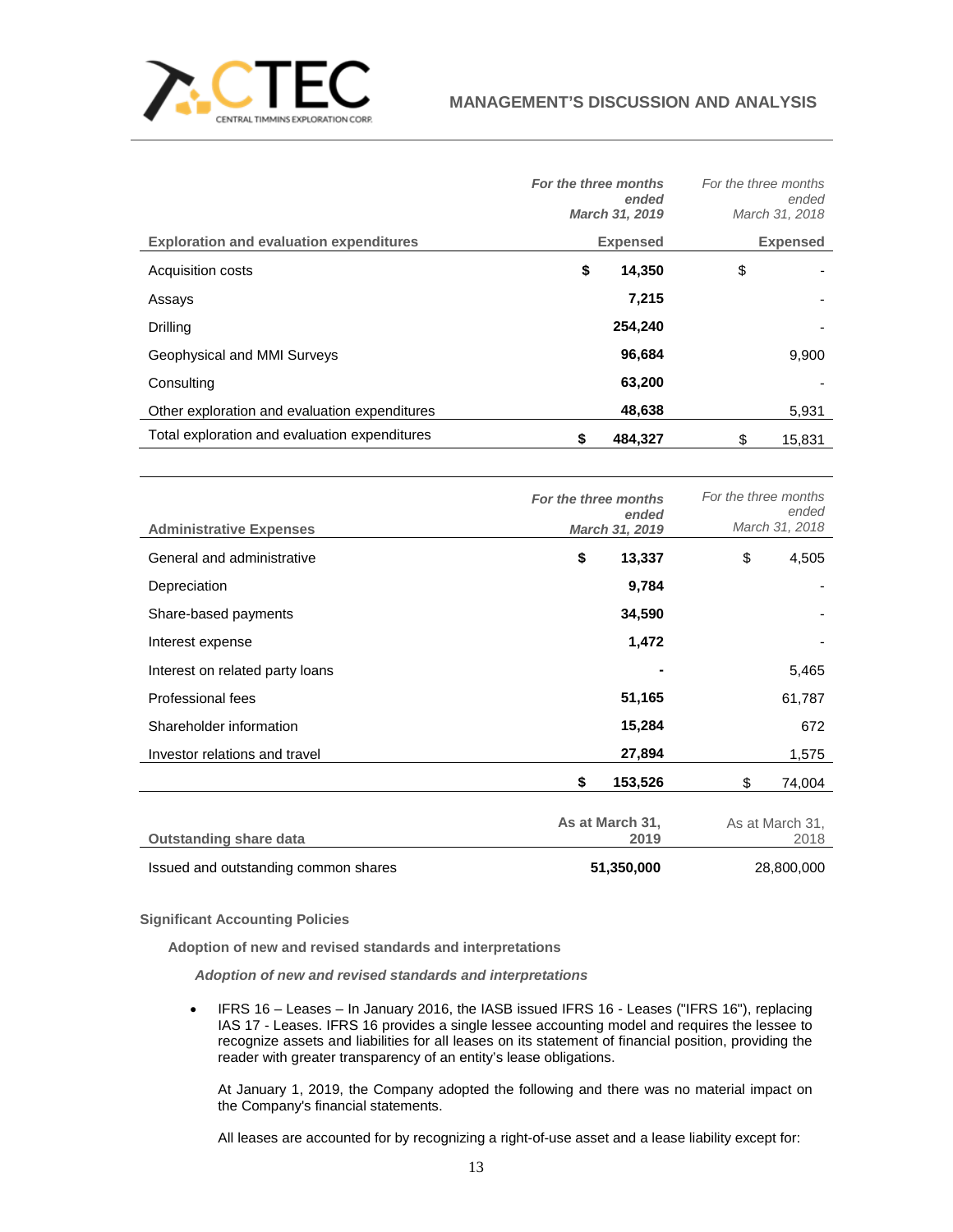

- Leases of low value assets; and
- Leases with a duration of twelve months or less.

Lease liabilities are measured at the present value of the contractual payments due to the lessor over the lease term, with the discount rate determined by the incremental borrowing rate on commencement of the lease is used. Variable lease payments are only included in the measurement of the lease liability if they depend on an index or rate. In such cases, the initial measurement of the lease liability assumes the variable element will remain unchanged throughout the lease term. Other variable lease payments are expensed in the period to which they relate.

On initial recognition, the carrying value of the lease liability also includes:

- Amounts expected to be payable under any residual value guarantee;
- The exercise price of any purchase option granted if it is reasonable certain to assess that option;
- Any penalties payable for terminating the lease, if the term of the lease has been estimated on the basis of termination option being exercised.

Right-of-use assets are initially measured at the amount of the lease liability, reduced for any lease incentives received, and increased for:

- Lease payments made at or before commencement of the lease;
- Initial direct costs incurred; and
- The amount of any provision recognized where the Company is contractually required to dismantle, remove or restore the leased asset.

Lease liabilities, on initial measurement, increase as a result of interest charged at a constant rate on the balance outstanding and are reduced for lease payments made.

Right-of-use assets are amortized on a straight-line basis over the remaining term of the lease or over the remaining economic life of the asset if this is judged to be shorter than the lease term.

When the Company revises its estimate of the term of any lease, it adjusts the carrying amount of the lease liability to reflect the payments to make over the revised term, which are discounted at the same discount rate that applied on lease commencement. The carrying value of lease liabilities is similarly revised when the variable element of future lease payments dependent on a rate or index is revised. In both cases an equivalent adjustment is made to the carrying value of the right-of-use asset, with the revised carrying amount being amortized over the remaining (revised) lease term.

### **Dividends**

The Company has neither declared nor paid any dividends on its common shares. The Company intends to retain its earnings, if any, to finance growth and expand its operations and does not anticipate paying any dividends on its common shares in the foreseeable future.

### **Assessment of Recoverability of Future Income Tax Assets**

In preparing the financial statements, the Company is required to estimate its income tax obligations. This process involves estimating the actual tax exposure together with assessing temporary differences resulting from differing treatment of items for tax and accounting purposes. The Company assesses, based on all available evidence, the likelihood that the future income tax assets will be recovered from future taxable income and, to the extent that recovery cannot be considered "more likely than not," a valuation allowance is established. If the valuation allowance is changed in a period, an expense or benefit must be included within the tax provision on the income statement.

### **Assessment of Recoverability of HST Recoverable**

The carrying amount of HST Recoverable is considered representative of its values. The Company assesses the likelihood that HST will be recovered and, to the extent that recovery is considered doubtful, a provision for doubtful accounts is recorded. **Critical Accounting Policies**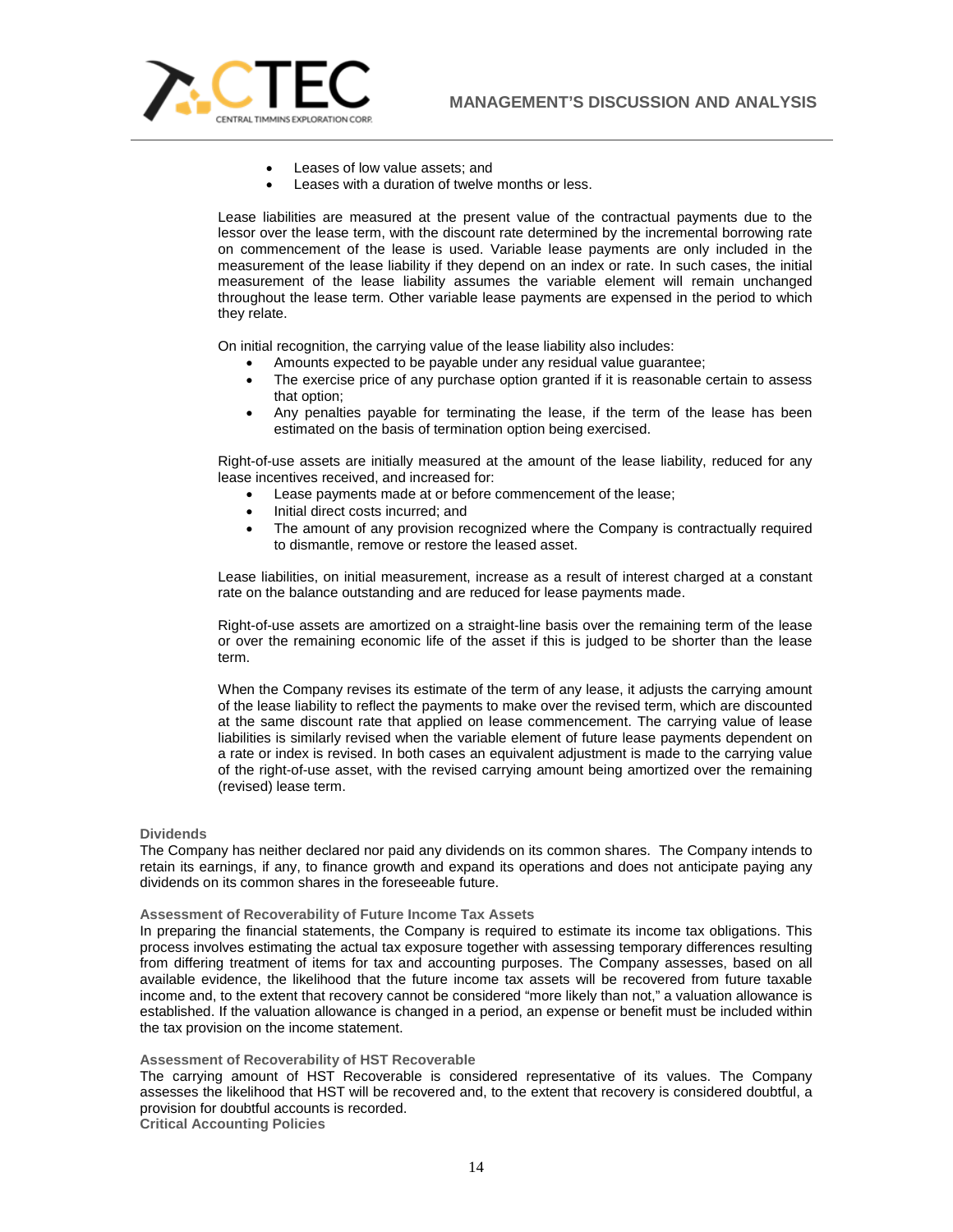

### **Going Concern**

The business of mining and exploring for minerals involves a high degree of risk and there can be no assurance that current exploration programs will result in profitable mining operations. The recoverability of the carrying value of interest in mineral properties and the Company's continued existence is dependent upon the preservation of its interest in the underlying properties, the discovery of economically recoverable mineral resources and reserves, the achievement of profitable operations, or the ability of the Company to raise additional financing, if necessary, or alternatively upon the Company's ability to dispose of its interests on an advantageous basis. Changes in future conditions could require material write-downs to the carrying values.

The Company has historically relied on equity financing to raise capital and future raises may be impacted by the current global situation and economic uncertainties. Management has considered how these conditions may impact the Company's viability given its current capital structure and considers that until the outcome of financing activities is known there is significant doubt about the Company's ability to continue as a going concern.

Although the Company has taken steps to verify title to the properties on which it is conducting exploration and in which it has an interest, in accordance with industry standards for the current stage of exploration of such properties, these procedures do not guarantee the Company's title. Property title may be subject to unregistered prior agreements, aboriginal claims, unregistered claims, and non-compliance with regulatory and environmental requirements.

Management plans to secure the necessary financing through the issuance of new equity or debt instruments, and/or by entering into joint venture arrangements. Nevertheless, there is no guarantee that these initiatives will be successful.

The Company will require substantial additional funds to further explore and, if warranted, develop its exploration properties. The Company has limited financial resources and no current source of recurring revenue, and there is no assurance that additional funding will be available to the Company to carry out the completion of its planned exploration activities. There can be no assurance that the Company will be able to obtain adequate financing in the future or that the terms of such financing will be favourable. Failure to obtain such additional financing could result in the delay or indefinite postponement of further exploration and property development. The terms of any additional financing obtained by the Company could result in substantial dilution to the shareholders of the Company.

# **Income Tax**

The Company accounts for income taxes in accordance with the asset and liability method. The determination of future income tax assets and liabilities is based on the differences between the financial statement and the income tax bases of assets and liabilities, using substantively enacted tax rates in effect for the period in which the differences are expected to reverse. Future income tax assets are recorded to recognize tax benefits only to the extent that, based on available evidence, it is more likely than not that they will be realized.

### **Cash**

Cash consists of cash held with a Canadian chartered bank.

### **Loss per Share**

Basic loss per share is determined by dividing the net loss by the weighted average number of ordinary shares outstanding during the financial period. Diluted loss per share is calculated using the treasury stock method. The amount is the same as basic loss per share as the effect of including potential issues of shares under option or from warrant exercises would be anti-dilutive.

### **Capital Management**

The Company includes shareholders equity (deficit) in the definition of capital.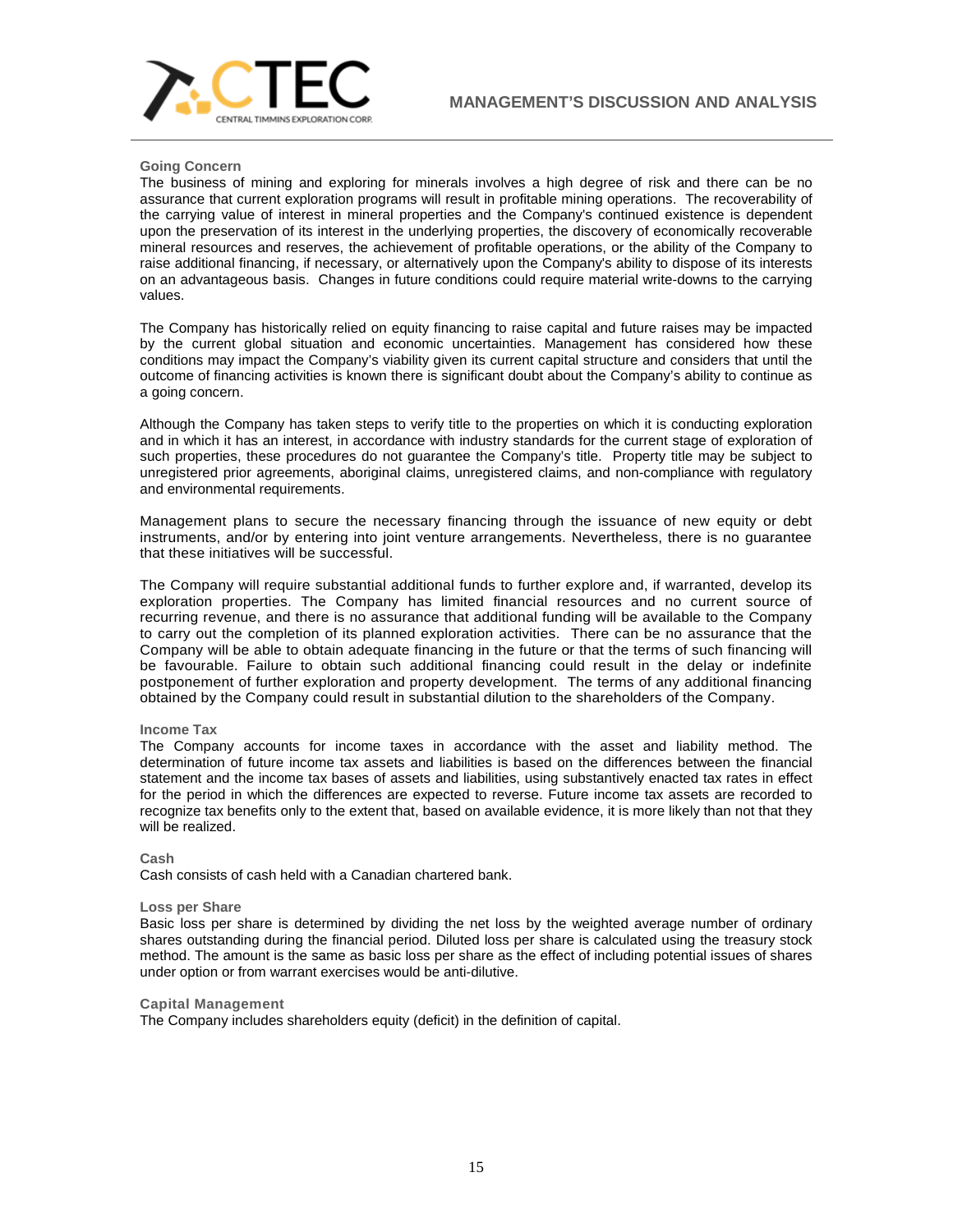

The Company manages its capital structure and makes adjustments to it, based on the funds available to the Company, in order to support the acquisition, exploration and development of mineral properties and to ensure it continues as a going concern. The Board of Directors does not establish quantitative return on capital criteria for management, but rather relies on the expertise of the Company's management to sustain future development of the business.

All of the properties in which the Company currently has an interest are in the exploration stage with no operating revenues; as such, the Company is dependent on external financing to fund its activities. In order to carry out the planned exploration and pay for administrative costs, the Company will spend its existing working capital and raise additional amounts as needed. The Company will continue to assess new properties and seek to acquire an interest in additional properties if management feels there is sufficient geologic or economic potential and if it has adequate financial resources to do so.

Recent market conditions have and are expected to continue to have an adverse impact on the ability of junior mining exploration companies to secure equity funding. The Company relies on equity financing to raise capital and will continue its attempts to do so. Although CTEC was successful in securing debt and equity financing in the current and recent periods, there is no guarantee that future fund-raising attempts will be equally successful.

Management reviews its capital management approach on an ongoing basis and believes that this approach, given the relative size of the Company, is reasonable.

The Company classifies financial instrument fair values in a hierarchy comprising three levels reflecting the significance of the inputs used in making the measurements, described as follows:

Level 1: Valuations based on quoted prices (unadjusted) in active markets for identical assets or liabilities;

- Level 2: Valuations based on directly or indirectly observable inputs in active markets for similar assets or liabilities, other than Level 1 prices, such as quoted interest or currency exchange rates; and
- Level 3: Valuations based on significant inputs that are not derived from observable market data, such as discounted cash flow methodologies based on internal cash flow forecasts.

Cash is classified as level 1.

### **Financial Risk Factors**

#### **Financial Instruments**

On July 24, 2014, the IASB issued the completed IFRS 9 – Financial Instruments ("IFRS 9") to come into effect on January 1, 2018 with early adoption permitted.

IFRS 9 includes finalized guidance on the classification and measurement of financial assets. Under IFRS 9, financial assets are classified and measured either at amortized cost, fair value through other comprehensive income ("FVOCI") or fair value through profit or loss ("FVTPL") based on the business model in which they are held and the characteristics of their contractual cash flows. IFRS 9 largely retains the existing requirements in IAS 39 – Financial Instruments: Recognition and Measurement ("IAS 39"), for the classification and measurement of financial liabilities.

The Company adopted IFRS 9 in its financial statements on January 1, 2018. Due to the nature of its financial instruments, the adoption of IFRS 9 had no impact on the opening accumulated deficit balance on January 1, 2018. The impact on the classification and measurement of its financial instruments is set out below.

All financial assets not classified at amortized cost or FVOCI are measured at FVTPL. On initial recognition, the Company can irrevocably designate a financial asset at FVTPL if doing so eliminates or significantly reduces an accounting mismatch.

A financial asset is measured at amortized cost if it meets both of the following conditions and is not designated at FVTPL: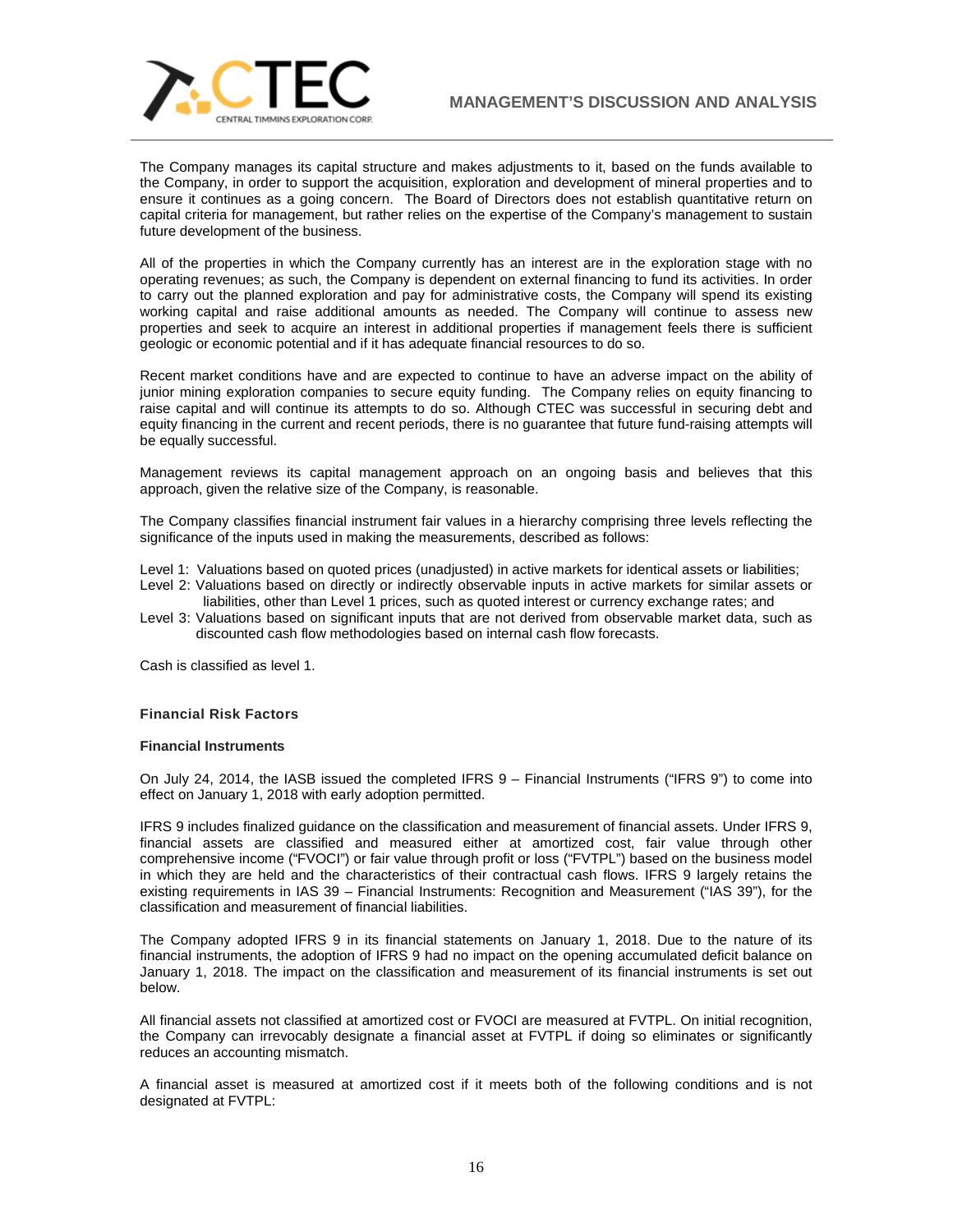

- It is held within a business model whose objective is to hold the financial asset to collect the contractual cash flows associated with the financial asset instead of selling the financial asset for a profit or loss;
- Its contractual terms give rise to cash flows that are solely payments or principal and interest.

All financial instruments are initially recognized at fair value on the statement of financial position. Subsequent measurement of financial instruments is based on their classification. Financial assets and liabilities classified at FVTPL are measured at fair value with changes in those fair values recognized in the statement of loss and comprehensive loss for the period. Financial assets are classified at amortized cost and financial liabilities are measured at amortized cost using the effective interest method.

The following table summarizes the classification and measurement changes under IFRS 9 for each financial instrument:

| <b>Classification</b><br><b>IFRS 9</b>                | <b>IAS 39</b>                          |
|-------------------------------------------------------|----------------------------------------|
| Cash<br><b>FVTPL</b>                                  | <b>FVTPL</b>                           |
| Receivables and other assets<br><b>Amortized Cost</b> | Loans and receivables (amortized cost) |
| Trade and other payables<br><b>Amortized Cost</b>     | Other financial liabilities            |
| Due to related parties<br><b>Amortized Cost</b>       | Other financial liabilities            |

The original carrying value of the Company's financial instruments under IAS 39 has not changed under IFRS 9.

### **Risks**

A summary of the Company's risk exposures as it relates to financial instruments are reflected below:

**(i) Credit Risk**

Credit risk is the risk of loss associated with a counter-party's inability to fulfill its payment. The Company's credit risk is primarily attributable to cash and receivables and other assets included in current assets. The Company has no material concentration of credit risk arising from operations. Cash consists of bank deposits, which are held by a Canadian chartered bank, and management believes the risk of loss is remote. The Company's receivables and other assets are normally collected within a 60-90 day period. The Company has not experienced any significant collection issues to March 31, 2019.

The Company's maximum exposure to credit risk as at March 31, 2019 is the carrying value of cash.

**(ii) Liquidity Risk**

The Company's approach to managing liquidity risk is to ensure that it will have sufficient liquidity to meet liabilities when due and ensuring an adequate supply of funds to enable the Company to carry out its intended programs. As at March 31, 2019, the Company had a cash balance of \$1,633,332 (December 31, 2018 - \$2,068,312) to settle current liabilities of \$604,368 (December 31, 2018 - \$504,953). All of the Company's financial trade liabilities have contractual maturities of less than one year and are subject to normal trade terms.

As at March 31, 2019, the Company had working capital of \$1,186,993 (December 31, 2108 - \$1,652,464). In order to meet its longer-term working capital needs and property exploration expenditures, the Company intends on securing additional financing to ensure that those obligations are properly discharged. As such, management believes that the Company will then have sufficient working capital to discharge its current and anticipated obligations for a minimum of one year. There can be no assurance that CTEC will be successful in its efforts to arrange additional financing on terms satisfactory to the Company. If additional financing is raised through the issuance of shares from the treasury of the Company, control of CTEC may change and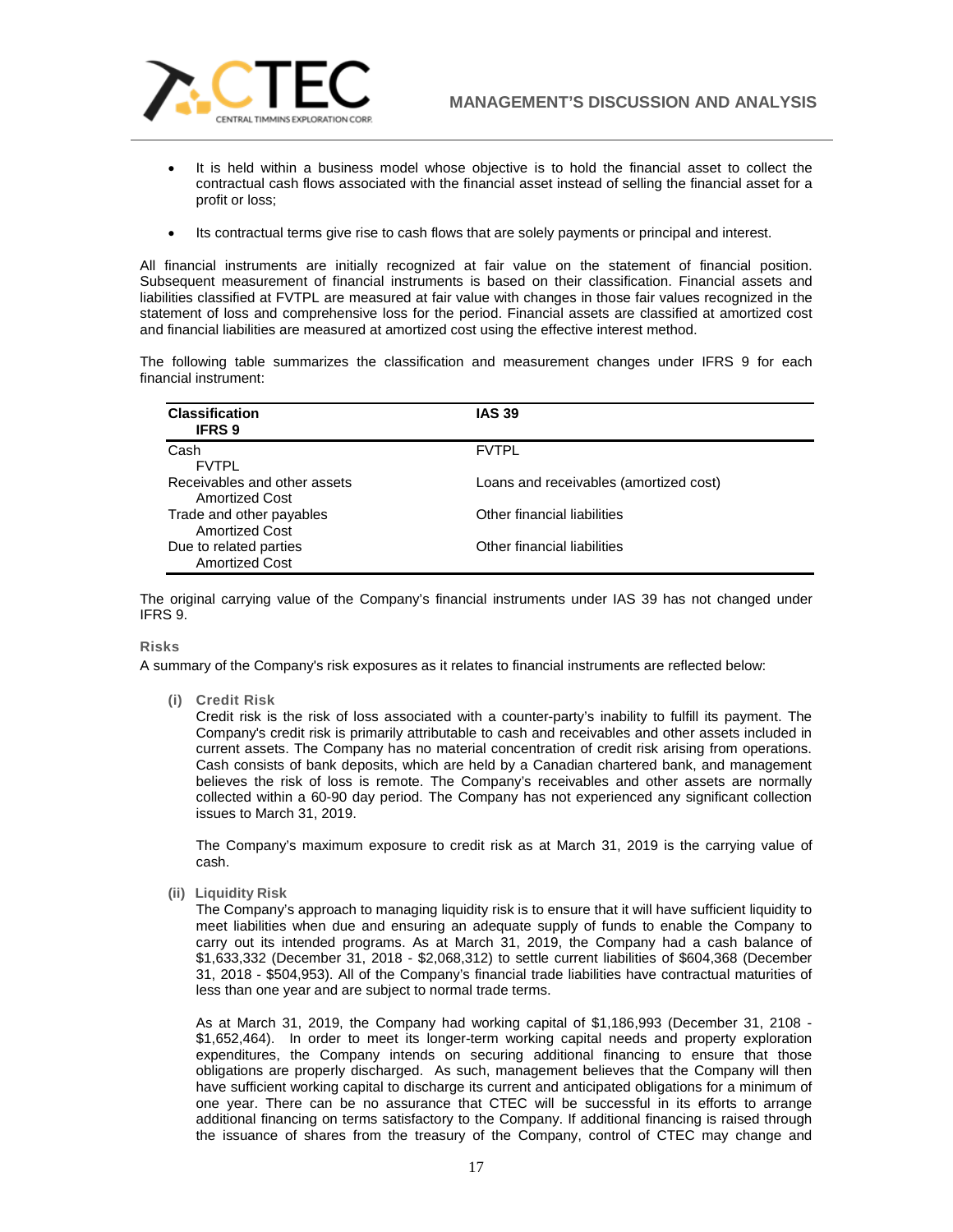

shareholders may experience additional dilution. If adequate financing is not available or cannot be obtained on a timely basis, the Company may be required to delay, reduce the scope of, or eliminate one or more of its exploration activities or relinquish some or all of its rights to certain of its interests in mineral properties.

**(iii) Interest Rate Risk**

The Company's interest rate risk related to interest-bearing obligations and deposits is as follows:

The Company is subject to interest charges of 10% on related party loans payable (Note 11).

### **Additional Capital**

The continued exploration by the Company will require substantial additional financing. There can be no assurance that additional capital or other types of financing will be available if needed or that, if available, the terms of such financings will be favorable to the Company. In addition, low commodity prices may affect the Company's ability to obtain financing since the equity investment that constitutes the primary asset of the Company is linked to such prices.

### **Critical Accounting Estimates**

The preparation of financial statements in conformity with IFRS requires management to make judgments and estimates and form assumptions that affect the reported amounts of assets and liabilities at the date of the financial statements and reported amounts of revenues and expenses during the reporting period. On an ongoing basis, management evaluates its judgments and estimates in relation to assets, liabilities, revenue and expenses. Management uses historical experience and various other factors it believes to be reasonable under the given circumstances as the basis for its judgments and estimates. Actual outcomes may differ from these estimates under different assumptions and conditions.

The most significant estimates and judgments relate to, but are not limited to, the following:

- determination of the flow-through share premium requires the use of estimates when calculating the premium associated with the issuance of flow-through shares compared with common shares;
- the calculation of the fair value of share-based payments requires the use of estimates of inputs in the Black-Scholes option pricing valuation model;
- accounting policy for exploration and evaluation expenditures as an expense;
- ownership and control of property requires the use of judgment;
- incremental borrowing rate to obtain an asset of similar value to the right-of-use asset;
- provisions for income taxes expected to be paid based on a qualitative assessment of relevant factors; and
- assessment of the going concern assumption as detailed in Note 1 to the financial statements.

# **Forward-looking Statements**

This Management's Discussion and Analysis includes "forward-looking statements", within the meaning of applicable securities legislation, which are based on the opinions and estimates of Management and are subject to a variety of risks and uncertainties and other factors that could cause actual events or results to differ materially from those projected in the forward-looking statements. Forward-looking statements are often, but not always, identified by the use of words such as "seek", "anticipate", "budget", "plan", "continue", "estimate", "expect", "forecast", "may", "will", "project", "predict", "potential", "targeting", "intend", "could", "might", "should", "believe" and similar words suggesting future outcomes or statements regarding an outlook. Such risks and uncertainties include, but are not limited to, risks associated with the mining industry (including operational risks in exploration, development and production; delays or changes in plans with respect to exploration or development projects or capital expenditures; the uncertainty of mineral resources and reserve estimates; the uncertainty of estimates and projections in relation to production, costs and expenses; the uncertainty surrounding the ability of CTEC to obtain all permits, consents or